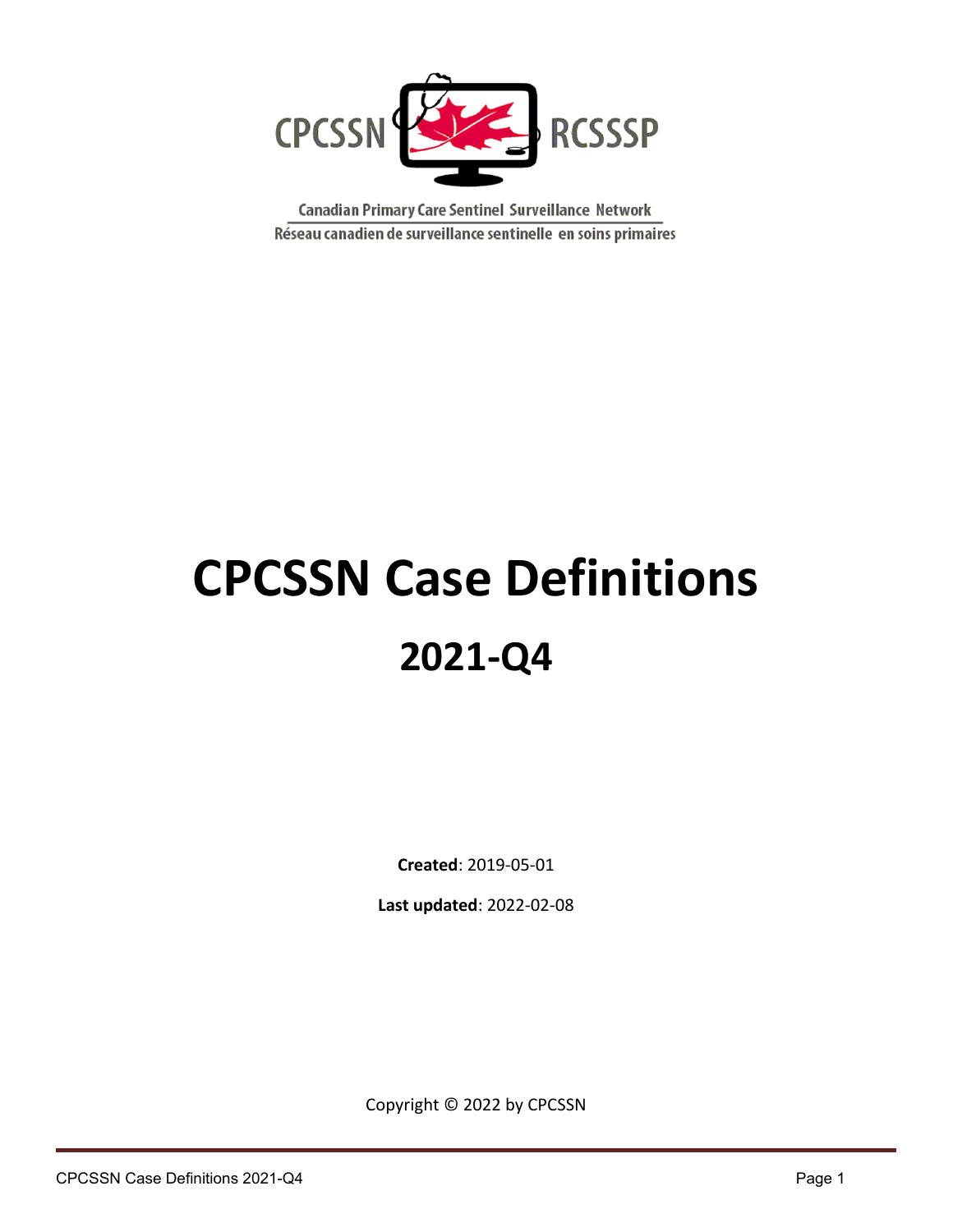When referring to this specific document please use the following format for citation purposes:

CPCSSN Team, **Case Definitions: Canadian Primary Care Sentinel Surveillance Network (CPCSSN), Version 2021-Q4**. February 8, 2022. URL: [http://cpcssn.ca/research-resources/cpcssn-case-definitions-v2](http://cpcssn.ca/research-resources/case-definitions-v2)

Copyright Notice: Except where otherwise noted, all material contained in this publication, including content, text and graphics are copyright of the Canadian Primary Care Sentinel Surveillance Network (CPCSSN), all rights reserved under Canada's Copyright Act and all applicable regulations. Case definitions contained in this publication may be used to engage in certain activities relating to research, private study, criticism, review, or news reporting, with proper acknowledgement to CPCSSN, including the source of the material, along with the name of the author(s). For use of Case Definitions or this publication for commercial or other purposes not covered by the Fair Dealing provisions of the Copyright Act, contact: [copyright@cpcssn.org](mailto:copyright@cpcssn.org).

Acknowledgments: [CPCSSN Case Definitions Working Group, CPCSSN Dev Team and other contributors]

Funding for this publication was provided by the Public Health Agency of Canada. The views expressed herein do not necessarily represent the views of the Public Health Agency of Canada.

# **Purpose**

This document is intended to be the simplest unambiguous representation of CPCSSN's current case definitions, consistent with the original documented intent. It defines the criteria, in terms of CPCSSN data, that CPCSSN's case detection algorithms use to classify a patient as being a case.

This document is intended for use by:

- researchers needing to understand or use CPCSSN's case definitions,
- those wanting to propose modifications or create new case definitions,
- CPCSSN's developers to implement CPCSSN's case definitions

This document is not intended to include suggested changes or improvements to the case definitions. Proposed changes to existing case definitions or new case definitions should be submitted to CPCSSN's Case Definition Working Group, where they will be reviewed, possibly approved, and prioritised for implementation by CPCSSN's development team.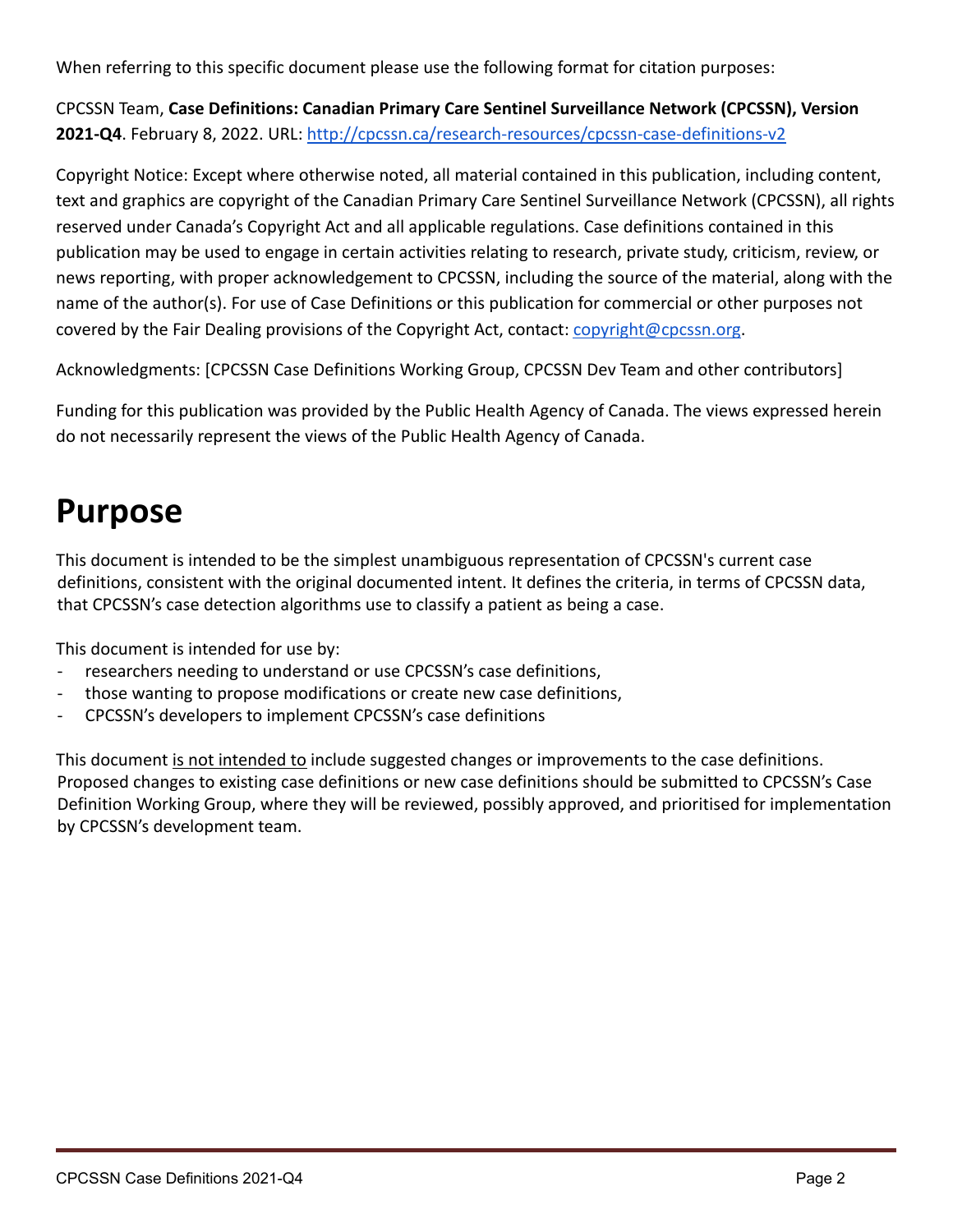# **Updates**

There was a major change to the database schema for 2020-Q2. Instead of a descriptive name (e.g., Diabetes Mellitus (ml)), diseases are now given an unqualified name (e.g., Diabetes Mellitus), a version number, and whether or not they are the CPCSSN default definition. The designation as the CPCSSN default means that if there are multiple case definition versions for a specific disease, the default is the one that CPCSSN believes is most accurate at classifying patients who have (and do not have) the disease. The default definition also indicates which case definition version is to be used when one case definition depends on another (e.g., Dyslipidemia requires Diabetes Mellitus, Version 3).

The following table describes the mapping between the 2019-Q4 and 2020-Q2 case definition naming conventions:

|                                    |                                    | Version        | <b>IsDefaultDefinition</b> |
|------------------------------------|------------------------------------|----------------|----------------------------|
| Disease (2019-Q4)                  | Disease (2020-Q2)                  | (2020-Q2)      | $(2020 - Q2)*$             |
| <b>CKD</b>                         | <b>CKD</b>                         |                |                            |
| <b>COPD</b>                        | <b>COPD</b>                        |                |                            |
| Dementia                           | Dementia                           |                |                            |
| Depression                         | Depression                         | $\mathbf{1}$   | 1                          |
| <b>Diabetes Mellitus</b>           | <b>Diabetes Mellitus</b>           | 1              | 0                          |
| Diabetes Mellitus (ml)             | <b>Diabetes Mellitus</b>           | $\overline{2}$ | 0                          |
|                                    | <b>Diabetes Mellitus</b>           | 3              |                            |
| Dyslipidemia                       | Dyslipidemia                       | 1              |                            |
| Epilepsy                           | Epilepsy                           | 1              |                            |
| Herpes Zoster                      | Herpes Zoster                      |                |                            |
| Hypertension                       | Hypertension                       |                | 0                          |
| Hypertension (ml)                  | Hypertension                       | $\overline{2}$ | 0                          |
|                                    | Hypertension                       | 3              | 1                          |
| Osteoarthritis                     | Osteoarthritis                     | 1              | 1                          |
| Osteoarthritis (ml)                | Osteoarthritis                     | 2              | 0                          |
| Parkinsons Disease                 | <b>Parkinsons Disease</b>          | 1              |                            |
| Pediatric Asthma                   | Pediatric Asthma                   |                |                            |
| <b>Pediatric Diabetes Mellitus</b> | <b>Pediatric Diabetes Mellitus</b> |                |                            |

\**IsDefaultDefinition* = 1 if the case definition is the default (CPCSSN standard), and = 0 if it is not.

Note that any definition created after 2020-Q2 is assumed to be in the 2020-Q2 format, and so has not been included in the above table.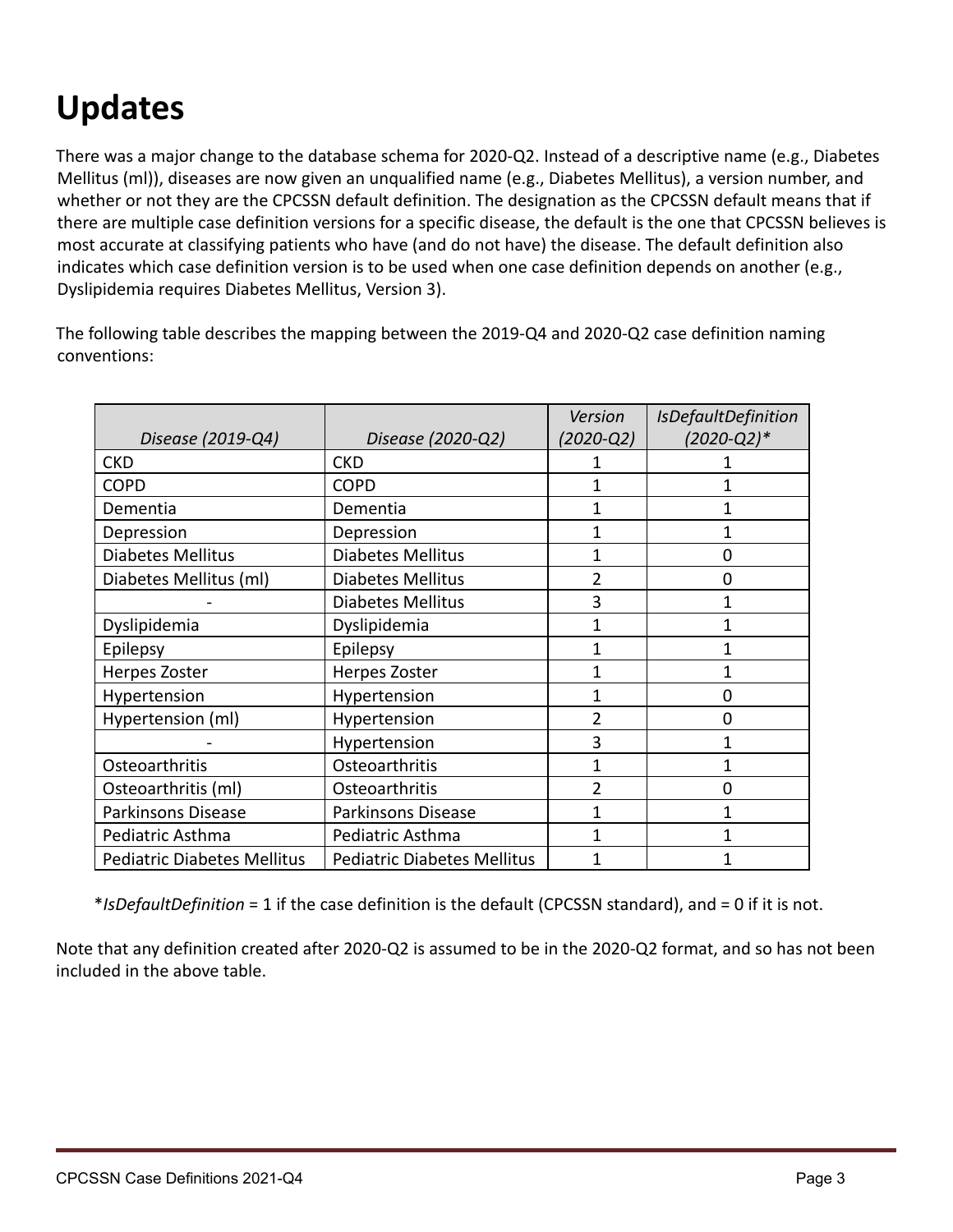# **List of CPCSSN Case Definitions**

|                                    |                |                           | Current    | <b>Quarter Last</b> |      |
|------------------------------------|----------------|---------------------------|------------|---------------------|------|
| <b>Case Definition</b>             | Version        | <b>Method of Creation</b> | Standard?  | Updated             | Page |
| <b>CKD</b>                         | 1              | Expert panel              | Yes        | 2018-Q4             | 6    |
| <b>COPD</b>                        | 1              | Expert panel              | <b>Yes</b> | 2018-Q4             | 7    |
| Dementia                           | $\mathbf{1}$   | Expert panel              | Yes        | 2018-Q4             | 8    |
| <b>Depression</b>                  | $\mathbf 1$    | Expert panel              | Yes        | 2018-Q4             | 9    |
| <b>Diabetes Mellitus</b>           | $\mathbf 1$    | Expert panel              | No         | 2018-Q4             | 10   |
| <b>Diabetes Mellitus</b>           | $\overline{2}$ | Machine learning          | No         | 2018-Q2             | 11   |
| <b>Diabetes Mellitus</b>           | 3              | Expert panel              | <b>Yes</b> | 2020-Q2             | 12   |
| <b>Dyslipidemia</b>                | $\overline{1}$ | Expert panel              | Yes        | 2019-Q4             | 13   |
| <b>Epilepsy</b>                    | 1              | Expert panel              | Yes        | 2018-Q4             | 14   |
| <b>Herpes Zoster</b>               | $\overline{1}$ | Expert panel              | Yes        | 2018-Q2             | 15   |
| <b>Hypertension</b>                | $\overline{1}$ | Expert panel              | No         | 2018-Q4             | 16   |
| <b>Hypertension</b>                | $\overline{2}$ | Machine learning          | No         | 2018-Q4             | 18   |
| Hypertension                       | 3              | Expert panel              | <b>Yes</b> | 2021-Q4             | 19   |
| Non-valvular Artial                | 1              | Expert panel              | Yes        | 2021-Q4             | 21   |
| <b>Fibrillation (NVAF)</b>         |                |                           |            |                     |      |
| <b>Osteoarthritis</b>              | $\mathbf 1$    | Expert panel              | <b>Yes</b> | 2010-Q1             | 22   |
| <b>Osteoarthritis</b>              | $\overline{2}$ | Machine learning          | No         | 2018-Q4             | 23   |
| <b>Parkinson's Disease</b>         | $\mathbf{1}$   | Expert panel              | Yes        | 2018-Q4             | 24   |
| <b>Pediatric Asthma</b>            | $\mathbf{1}$   | Expert panel              | Yes        | 2018-Q2             | 25   |
| <b>Pediatric Diabetes Mellitus</b> | 1              | Expert panel              | Yes        | 2019-Q4             | 26   |

Where multiple versions of a case definition exist, we recommend using those that are indicated with a 'Yes' under 'Current Standard?'.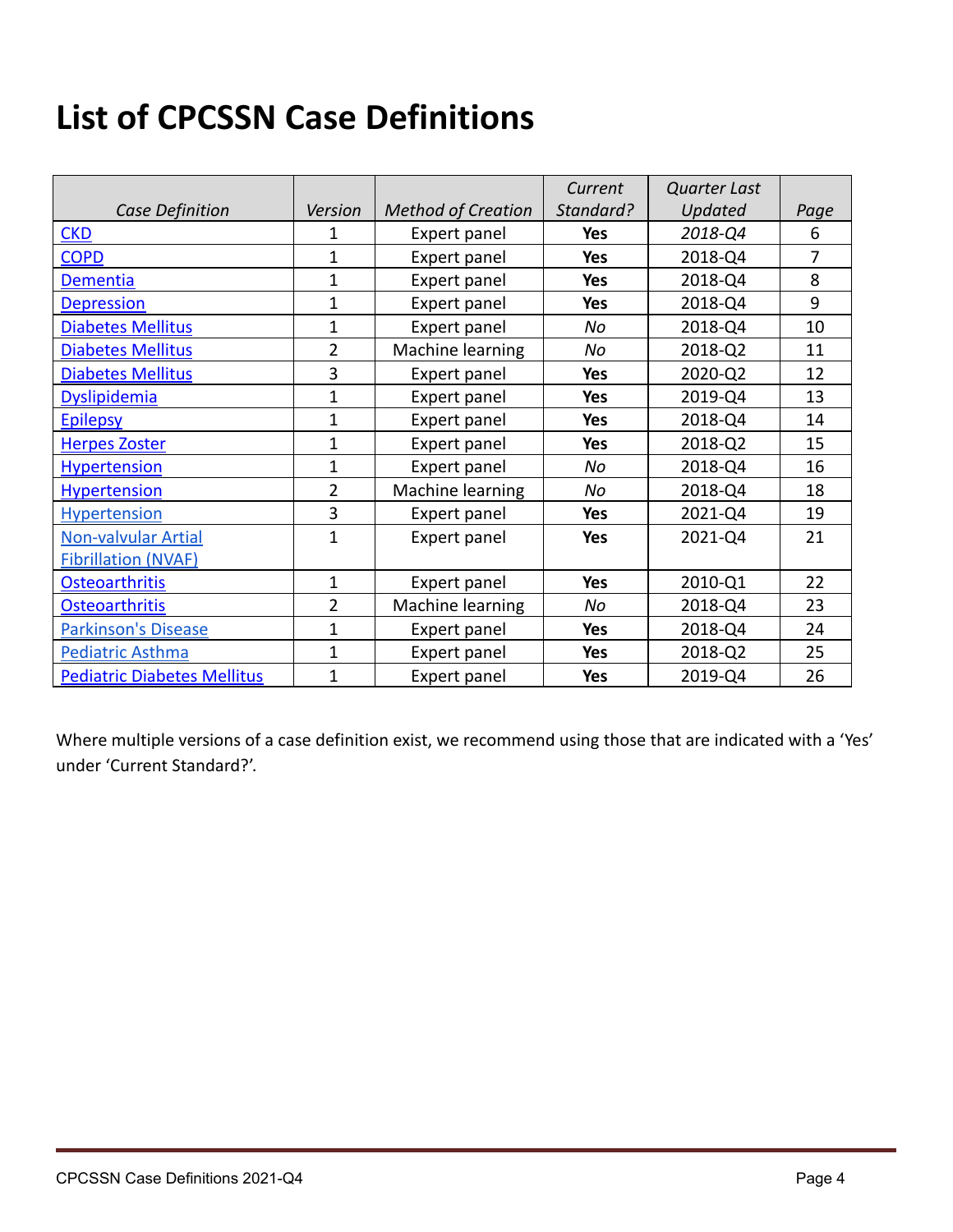### **Interpretation**

The following pages contain the logic used to classify each CPCSSN patient's disease status for a host of disease case definitions. There are three naming conventions used in the headings for each disease:

- 1. For diseases with only a single version, neither the version number nor the IsDefaultDefinition flag are included in the heading.
- 2. For diseases with multiple versions, the version number is included in the name.
	- a. If the disease definition is not the CPCSSN default (i.e., IsDefaultDefinition = 0), no extra information is included.
	- b. If the disease definition is the CPCSSN default (i.e., IsDefaultDefinition = 1), the words "CPCSSN Standard" follow the case definition version number.

For each disease Case Definition, any single **Scenario** is sufficient to warrant classification as a case. Within a **Scenario**, all criteria joined by "AND" must be satisfied to warrant classification as a case. Conditions followed by "EXCEPT" define exceptions to the disease case definitions. That is, these conditions negate other criteria within the **Scenario**, so any other criteria in the **Scenario** alone are insufficient to define a disease case.

The text 'including [all] sub-codes' indicates a wildcard match is to be applied to the listed codes. The **date of case detection** for a case is defined to be the earliest of the individual (qualifying) criteria dates for the case.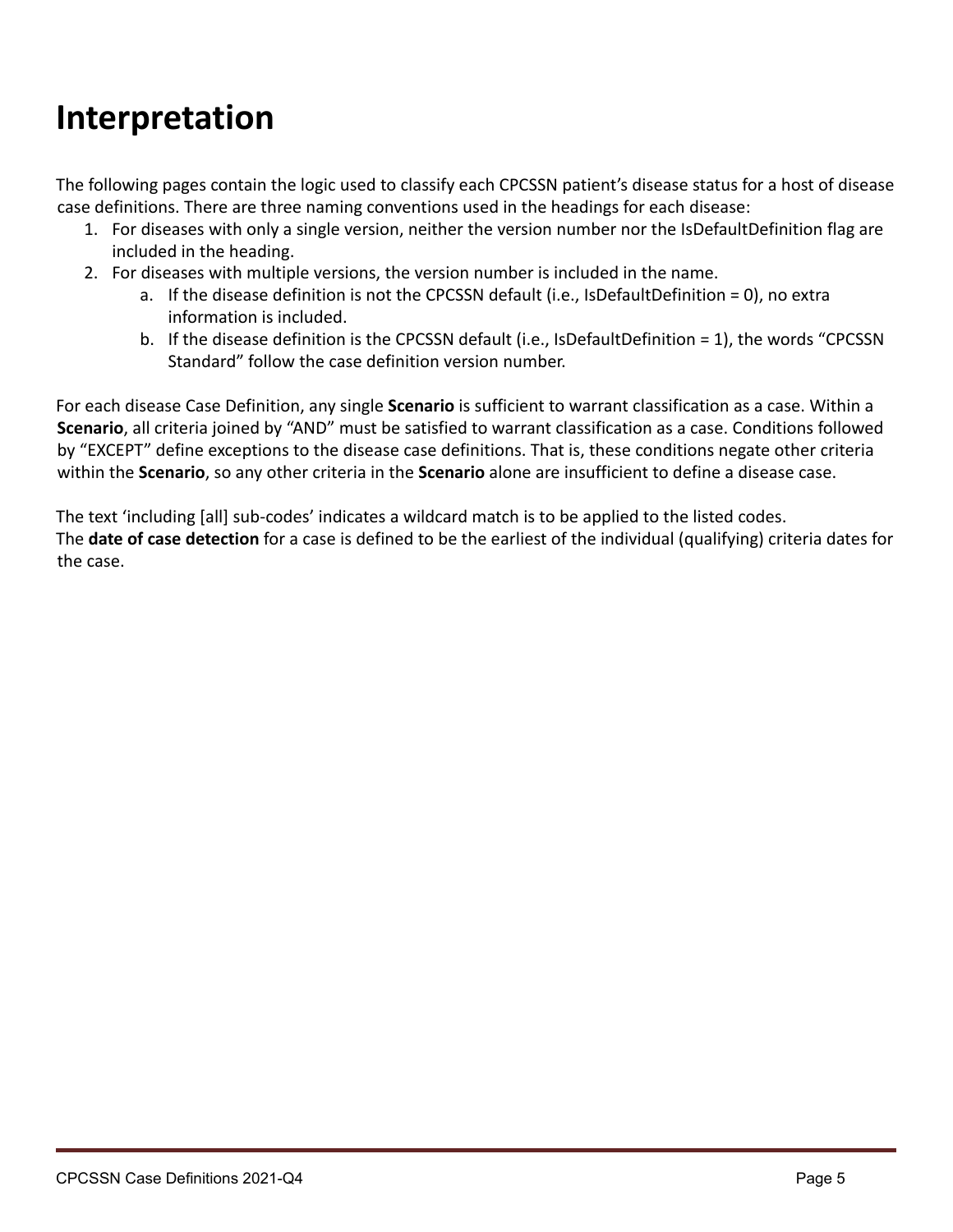# <span id="page-5-0"></span>**CKD**

### **Scenario A**

Two **Plasma Creatinine Clearance (eGFR)** tests (LOINC = 12195-4) in the **Lab** table having results < 60 ml/min/1.73 m2 separated by between 3 months and 18 months, inclusive.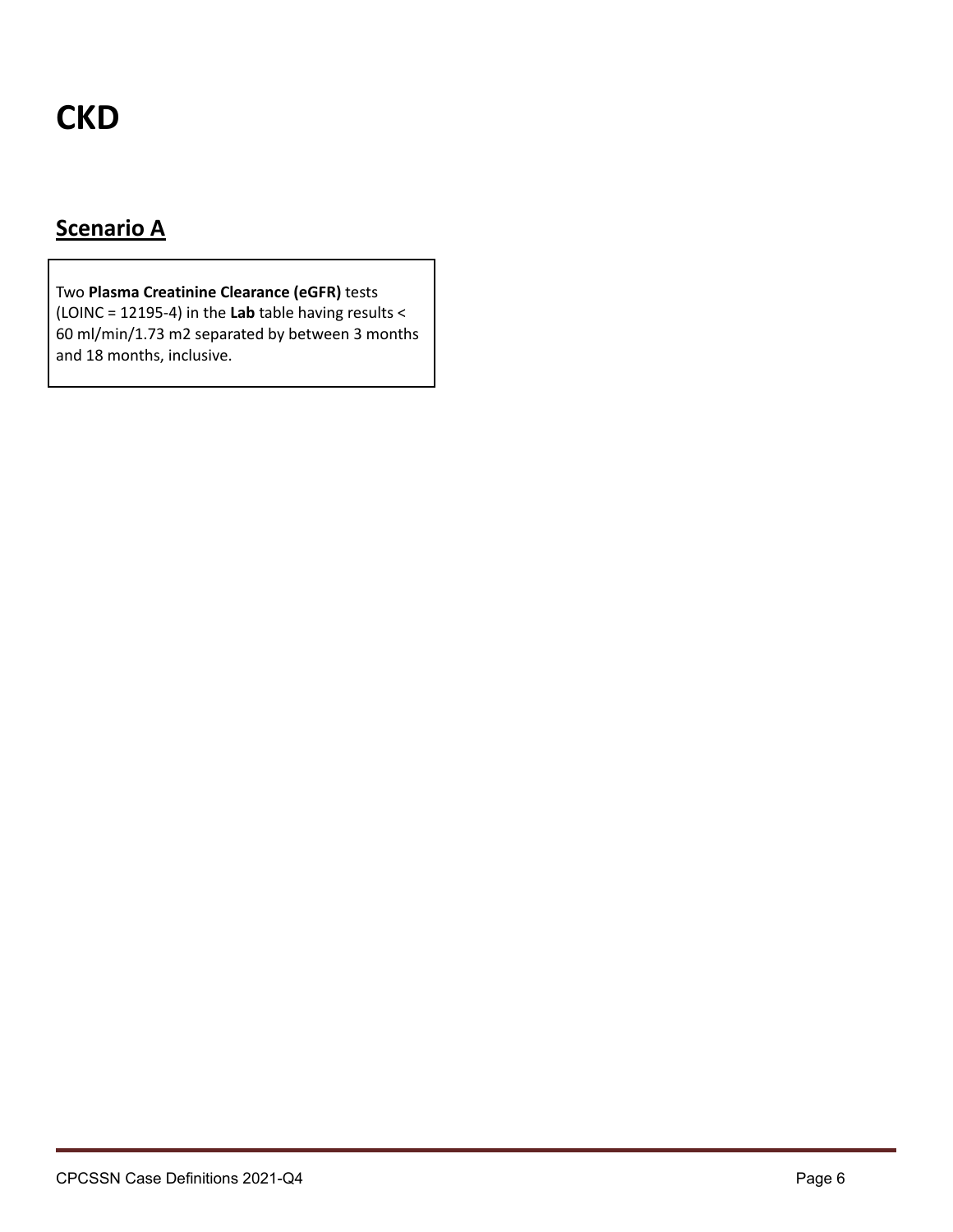<span id="page-6-0"></span>**Note: For all scenarios, patient age at onset must be <sup>≥</sup> 35 years.**

#### **Scenario A**

Any of the following ICD-9 codes (including all sub-codes) in the **Billing** or **Health Condition** table:

491.2: OBSTRUCTIVE CHRONIC BRONCHITIS 492: EMPHYSEMA 496: CHRONIC AIRWAY OBSTRUCTION, NOT ELSEWHERE CLASSIFIED

#### **Scenario B**

| Any of the following ATC codes (including all |               | If the HealthCondition table contains the following       |
|-----------------------------------------------|---------------|-----------------------------------------------------------|
| sub-codes) in the Medication table:           |               | ICD-9 code (including all sub-codes), the medications are |
|                                               |               | insufficient for defining a disease case:                 |
| RO3BB: ANTICHOLINERGICS                       |               |                                                           |
| RO3AK04: SALBUTAMOL AND SODIUM                |               |                                                           |
| <b>CROMOGLICATE</b>                           | <b>FXCEPT</b> | 493: ASTHMA                                               |
| ROBAL: ADRENERGICS IN COMBINATION WITH        |               |                                                           |
| ANTICHOLINERGICS INCLUDING TRIPLE             |               |                                                           |
| <b>COMBINATIONS WITH CORTICOSTEROIDS</b>      |               |                                                           |
|                                               |               |                                                           |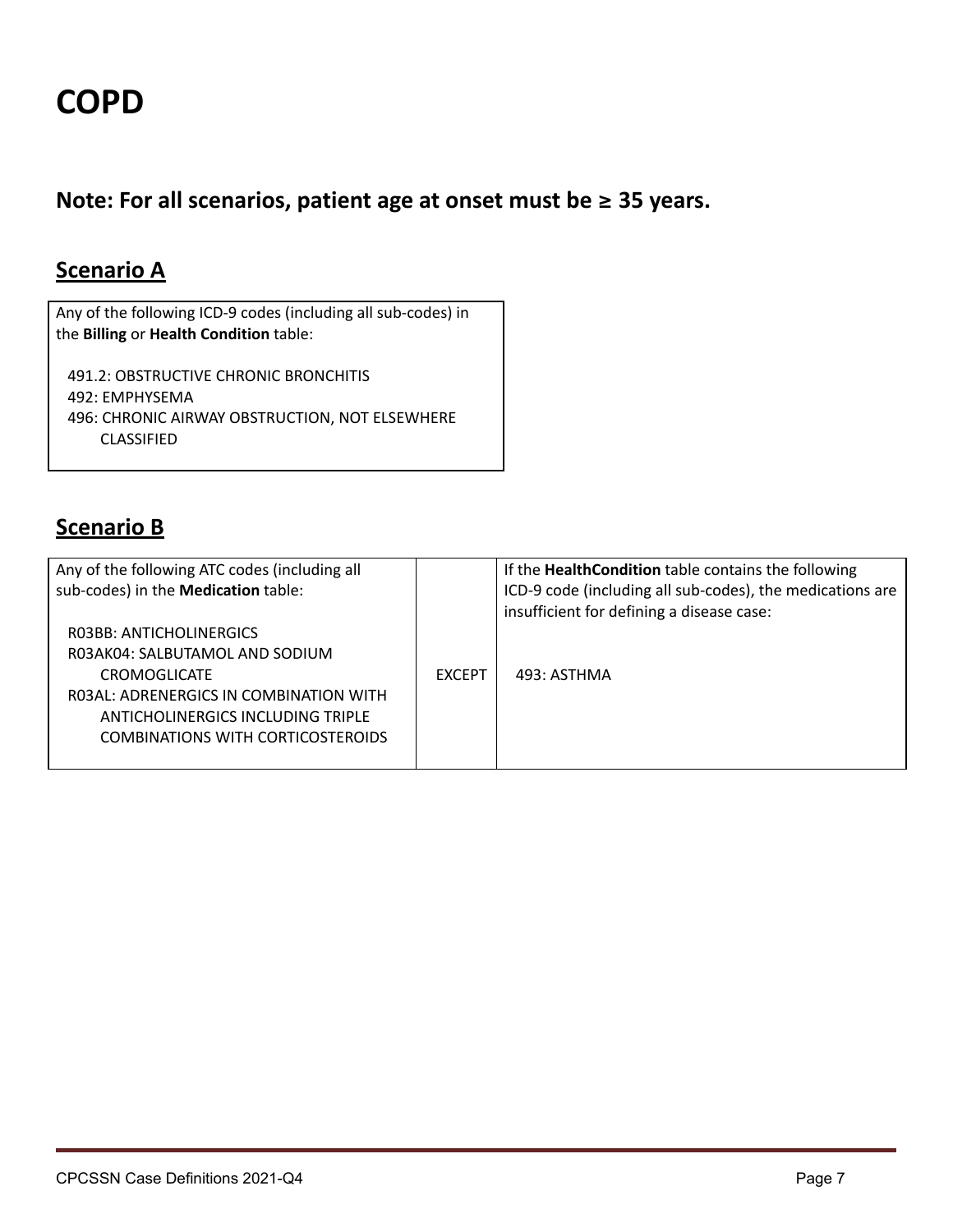### <span id="page-7-0"></span>**Dementia**

#### **Scenario A**

Any of the following ICD-9 codes (including sub-codes) in the **Billing**, **Encounter Diagnosis,** or **Health Condition** table:

290: DEMENTIAS 294.1: DEMENTIA IN CONDITIONS CLASSIFIED ELSEWHERE 294.8: OTHER PERSISTENT MENTAL DISORDERS DUE TO CONDITIONS CLASSIFIED ELSEWHERE 331: OTHER CEREBRAL DEGENERATIONS

excluding sub-codes:

290.8: OTHER SPECIFIED SENILE PSYCHOTIC CONDITIONS 290.9: UNSPECIFIED SENILE PSYCHOTIC CONDITION 331.3: COMMUNICATING HYDROCEPHALUS 331.4: OBSTRUCTIVE HYDROCEPHALUS 331.5: IDIOPATHIC NORMAL PRESSURE HYDROCEPHALUS (INPH) 331.81: REYE'S SYNDROME

#### **Scenario B**

Any of the following ATC codes (including all sub-codes) in the **Medication** table:

N06DA: ANTICHOLINESTERASES N06DX01: MEMANTINE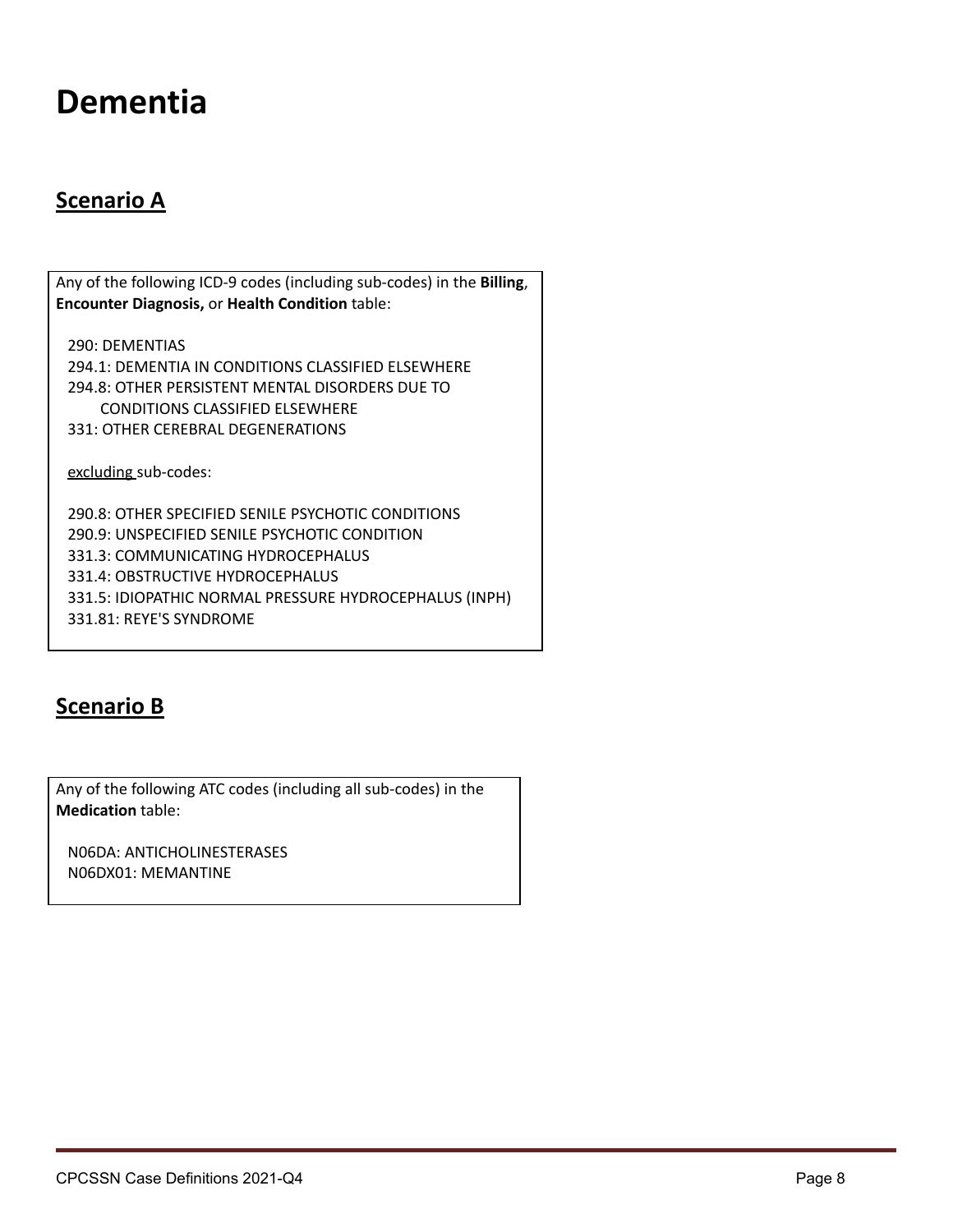# <span id="page-8-0"></span>**Depression**

#### **Scenario A**

Any of the following ICD-9 codes (including all sub-codes) in the **Billing** or **Health Condition** table:

296: EPISODIC MOOD DISORDERS 311: DEPRESSIVE DISORDER, NOT ELSEWHERE CLASSIFIED

#### **Scenario B**

| Any of the following ATC codes (including all |               | If the HealthCondition table contains the following                                                    |
|-----------------------------------------------|---------------|--------------------------------------------------------------------------------------------------------|
| sub-codes) in the Medication table:           |               | ICD-9 code (including all sub-codes), the medications<br>are insufficient for defining a disease case: |
| NO6AB: SELECTIVE SEROTONIN REUPTAKE           |               |                                                                                                        |
| <b>INHIBITORS</b>                             | <b>EXCEPT</b> |                                                                                                        |
| NO6AF04: TRANYLCYPROMINE                      |               | 300: ANXIETY DISORDER                                                                                  |
| N06AG02: MOCLOBEMIDE                          |               |                                                                                                        |
| NO6AX11: MIRTAZAPINE                          |               |                                                                                                        |
| NO6CA01: AMITRIPTYLINE AND PSYCHOLEPTICS      |               |                                                                                                        |
|                                               |               |                                                                                                        |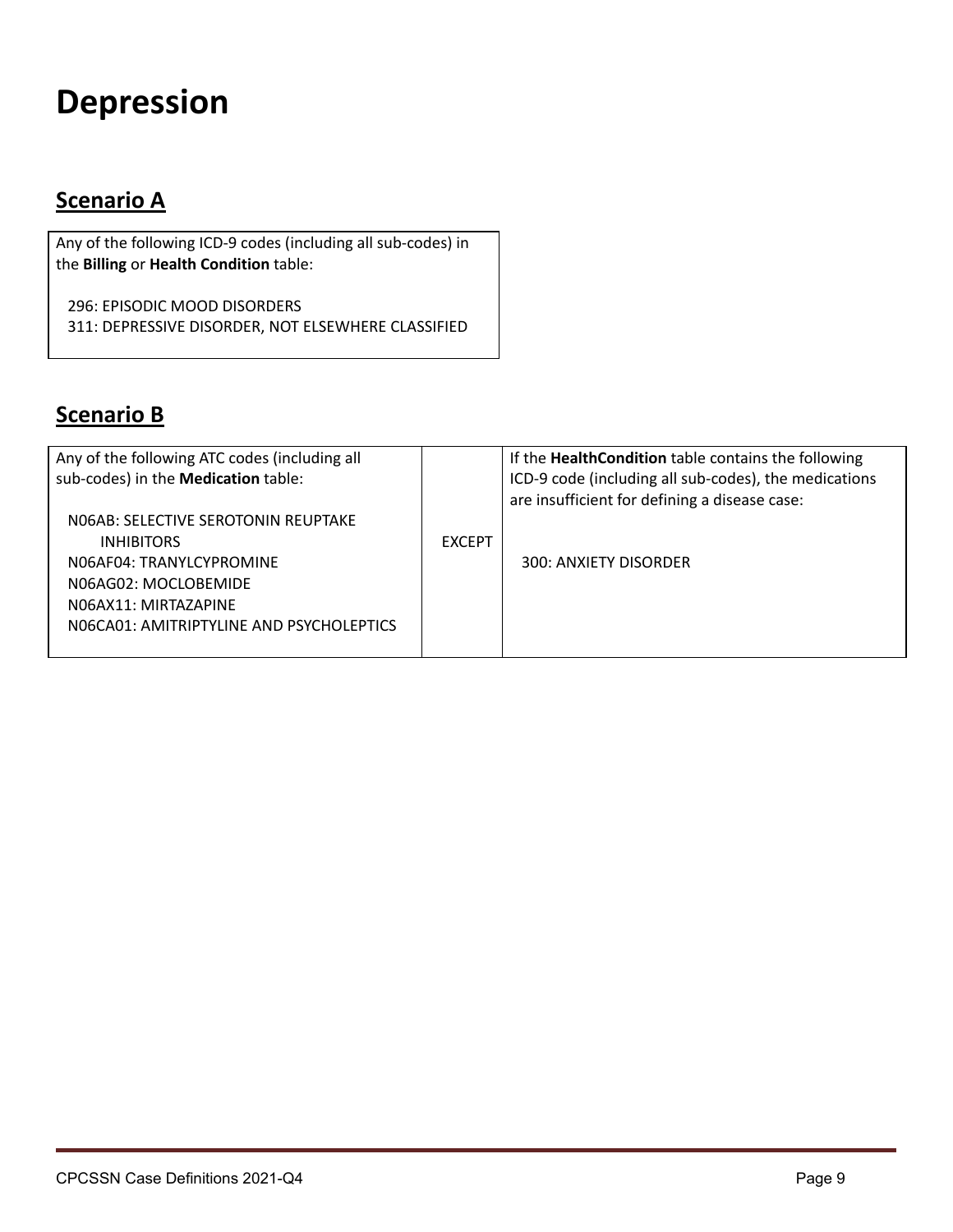# <span id="page-9-0"></span>**Diabetes Mellitus, Version 1**

### **Scenario A**

The following ICD-9 code (including all sub-codes) in the **Health Condition** table

OR

at least two (identical or different) of the following ICD-9 code (including all sub-codes) in the **Billing** table that are recorded on different dates that are ≤2 years apart:

250: DIABETES MELLITUS

#### **Scenario B**

| The following ATC code (including all<br>sub-codes) in the Medication table:<br>A10: DRUGS USED IN DIABETES |               | If the HealthCondition table contains any of the following<br>ICD-9 codes (including all sub-codes), the medications are<br>insufficient for defining a disease case:                                                                            |
|-------------------------------------------------------------------------------------------------------------|---------------|--------------------------------------------------------------------------------------------------------------------------------------------------------------------------------------------------------------------------------------------------|
|                                                                                                             | <b>EXCEPT</b> | 249: SECONDARY DIABETES MELLITUS<br>256.4: POLYCYSTIC OVARIES<br>648.8: ABNORMAL GLUCOSE TOLERANCE OF MOTHER,<br>COMPLICATING PREGNANCY, CHILDBIRTH, OR THE<br>PUFRPERIUM<br>775.1: NEONATAL DIABETES MELLITUS<br>790.29: OTHER ABNORMAL GLUCOSE |

#### **Scenario C**

Any **Hemoglobin A1c (HbA1c)** test (LOINC = 17856-6) in the **Lab** table with a result  $\geq 7$ AND at least two **Fasting Blood Glucose (FBG)** tests (LOINC = 14771-0) in the **Lab** table having results strictly > 7 that are recorded on different dates that are ≤1 year apart.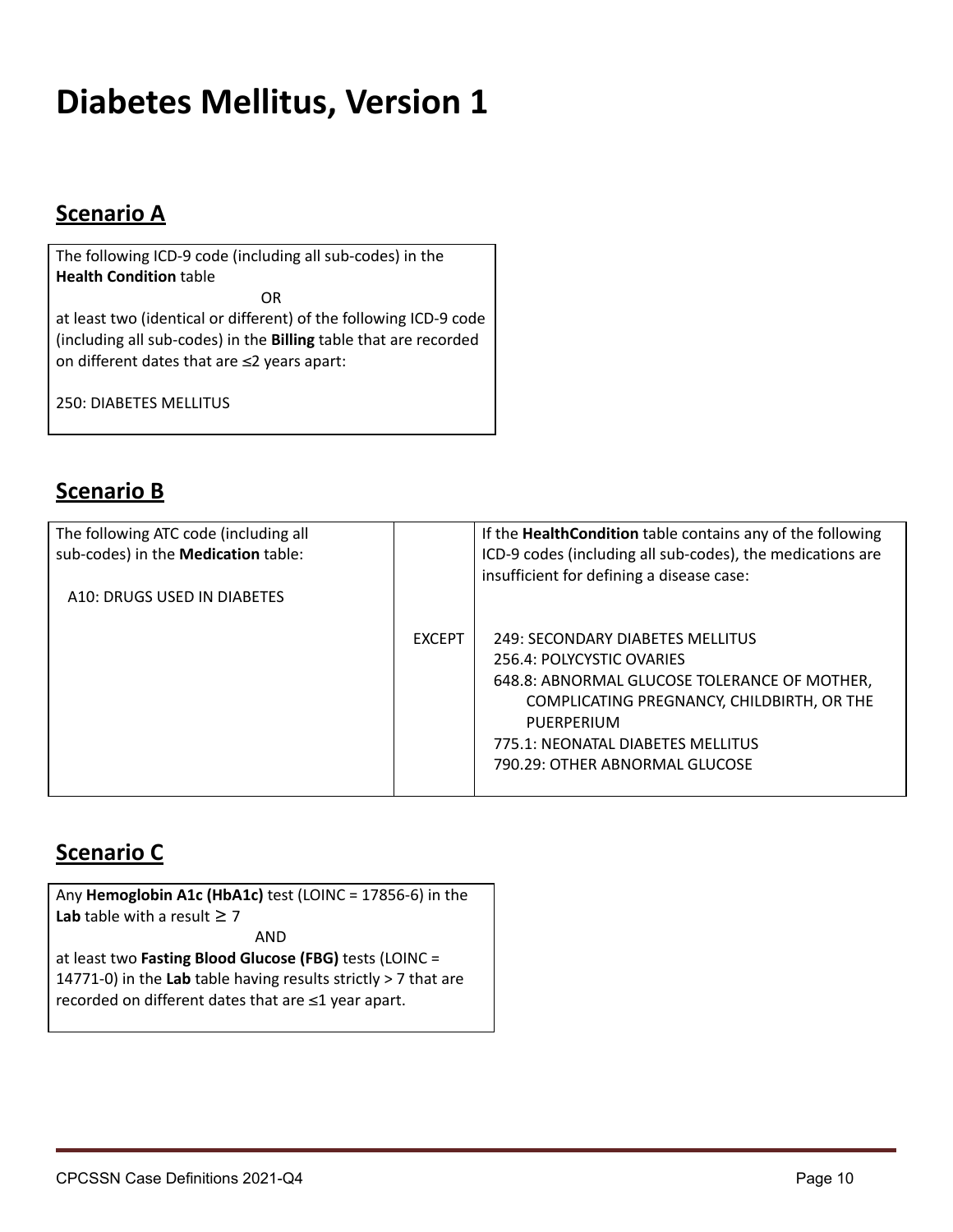# <span id="page-10-0"></span>**Diabetes Mellitus, Version 2**

### **Scenario A**

The following ICD-9 code (including all sub-codes) in the **Health Condition** table

OR

at least two (identical or different) of the following ICD-9 code (including all sub-codes) in the **Encounter Diagnosis** table that are recorded on different dates that are ≤2 years apart:

250: DIABETES MELLITUS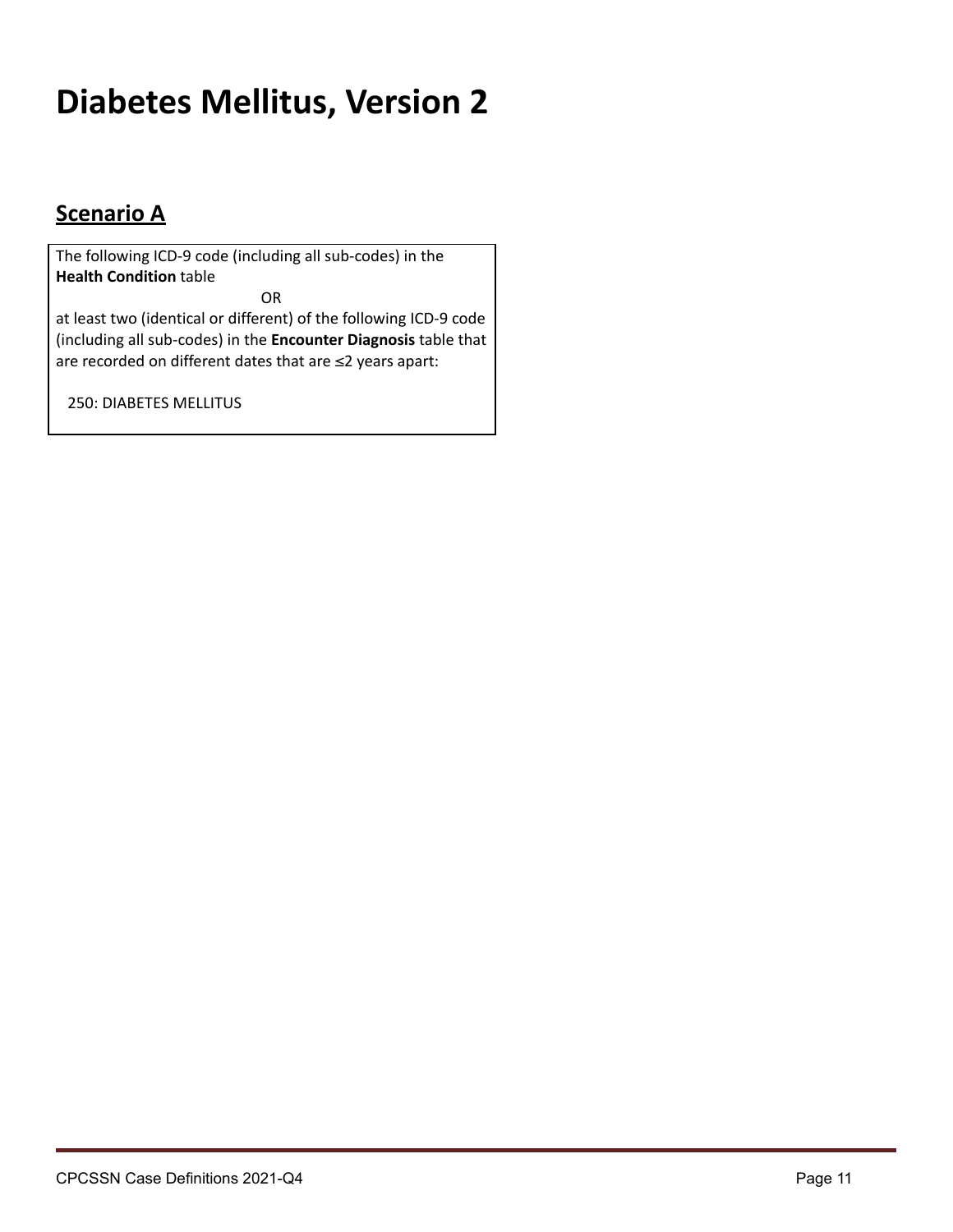# <span id="page-11-0"></span>**Diabetes Mellitus, Version 3 (CPCSSN Standard)**

### **Scenario A**

The following ICD-9 code (including all sub-codes) in the **Health Condition** table

OR

at least two (identical or different) of the following ICD-9 code (including all sub-codes) in the **Billing** table that are recorded on different dates that are ≤2 years apart:

250: DIABETES MELLITUS

#### **Scenario B**

| The following ATC code (including all<br>sub-codes) in the Medication table:<br>A10: DRUGS USED IN DIABETES |               | If the HealthCondition table contains any of the following<br>ICD-9 codes (including all sub-codes), the medications are<br>insufficient for defining a disease case:                                                                            |
|-------------------------------------------------------------------------------------------------------------|---------------|--------------------------------------------------------------------------------------------------------------------------------------------------------------------------------------------------------------------------------------------------|
|                                                                                                             | <b>EXCEPT</b> | 249: SECONDARY DIABETES MELLITUS<br>256.4: POLYCYSTIC OVARIES<br>648.8: ABNORMAL GLUCOSE TOLERANCE OF MOTHER,<br>COMPLICATING PREGNANCY, CHILDBIRTH, OR THE<br>PUFRPERIUM<br>775.1: NEONATAL DIABETES MELLITUS<br>790.29: OTHER ABNORMAL GLUCOSE |

#### **Scenario C**

Any **Hemoglobin A1c (HbA1c)** test (LOINC = 17856-6) in the **Lab** table with a result  $\geq 6.5$ AND at least two **Fasting Blood Glucose (FBG)** tests (LOINC = 14771-0) in the **Lab** table having results strictly > 7 that are recorded on different dates that are ≤1 year apart.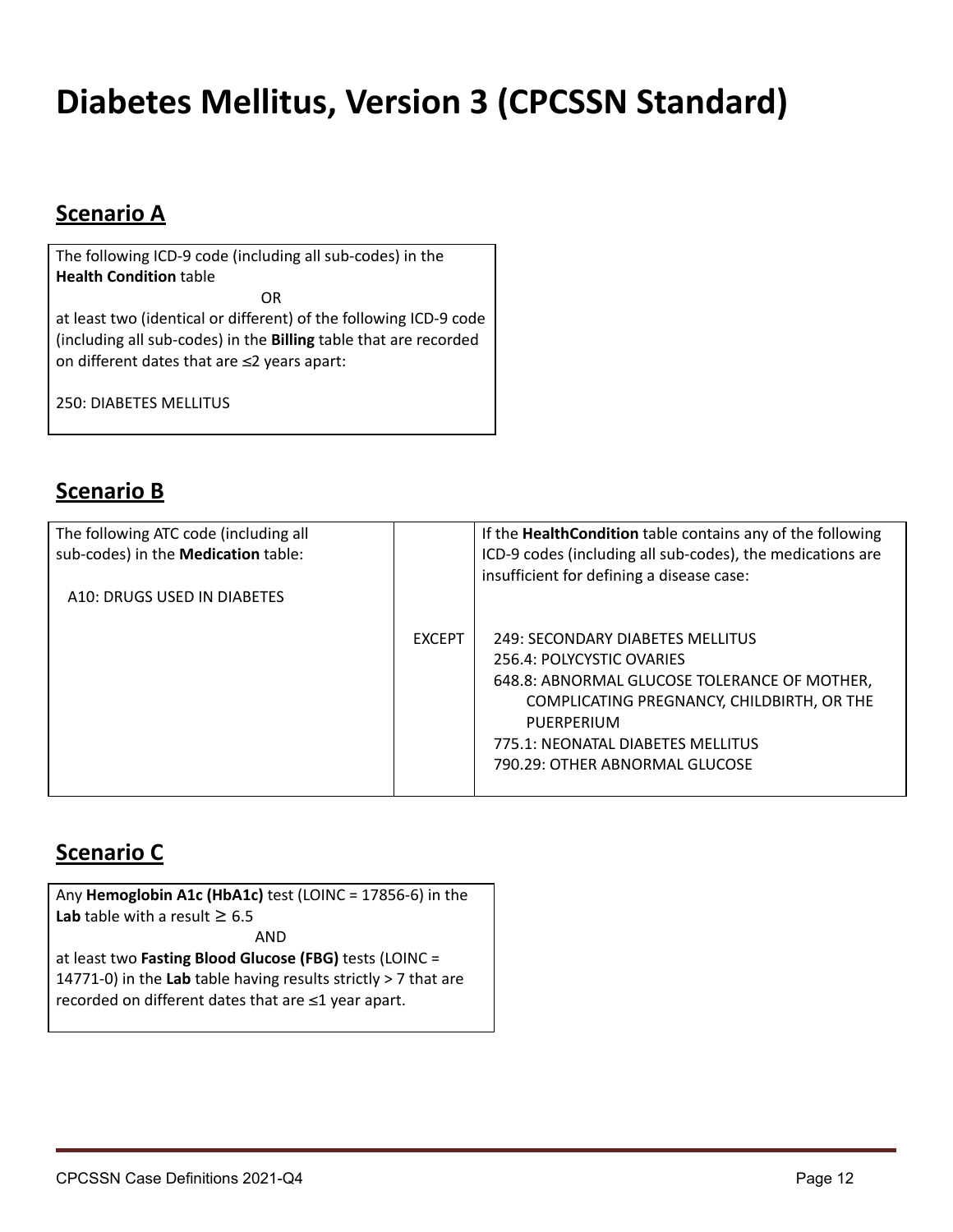# <span id="page-12-0"></span>**Dyslipidemia**

### **Scenario A**

The following ICD-9 code (including sub-codes) in the **Billing**, **Encounter Diagnosis**, or **Health Condition** table:

272: DISORDERS OF LIPOID METABOLISM

#### **Scenario B**

| Any of the following ATC codes (including all |               | If the DiseaseCase table contains the following disease, |
|-----------------------------------------------|---------------|----------------------------------------------------------|
| sub-codes) in the Medication table:           |               | the medications are insufficient for defining a disease  |
|                                               | <b>EXCEPT</b> | case:                                                    |
| C <sub>10</sub> : LIPID MODIFYING AGENTS      |               |                                                          |
|                                               |               | Diabetes Mellitus, Version 3                             |
| excluding any of the following ATC codes      |               |                                                          |
| (including all sub-codes) in the Medication   |               |                                                          |
| table:                                        |               |                                                          |
|                                               |               |                                                          |
| C10AC: BILE ACID SEQUESTRANTS                 |               |                                                          |
|                                               |               |                                                          |
|                                               |               |                                                          |

#### **Scenario 3**

Any **Cholesterol in LDL (LDLc)** test (LOINC = 22748-8) in the **Lab** table with a result  $\geq$  3.5 mmol/L OR Any **Cholesterol Total/Cholesterol in HDL Ratio (TCh/HDL)** test (LOINC = 9830-1) in the Lab table with a result  $\geq 4.3$ mmol/L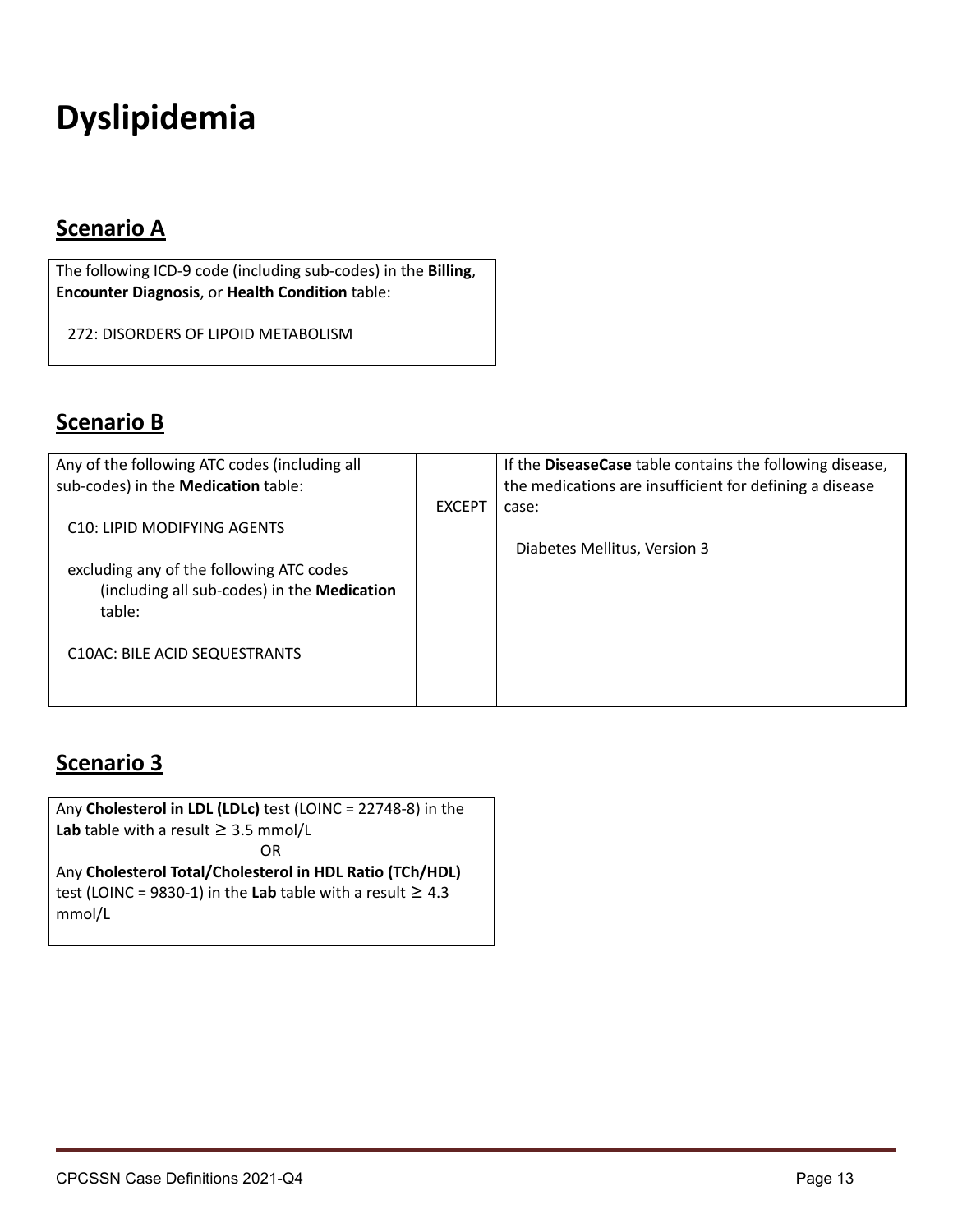# <span id="page-13-0"></span>**Epilepsy**

### **Scenario A**

The following ICD-9 code (including sub-codes) in the **Billing**, **Encounter Diagnosis**, or **Health Condition** table:

345: EPILEPSY AND RECURRENT SEIZURES

excluding sub-codes:

345.2: PETIT MAL STATUS, EPILEPTIC 345.3: GRAND MAL STATUS, EPILEPTIC

#### **Scenario B**

| Any of the following ICD-9 codes (including all |     | Any of the following ATC codes (including sub-codes) in the |
|-------------------------------------------------|-----|-------------------------------------------------------------|
| sub-codes) in the Billing, Encounter Diagnosis, |     | <b>Medication table:</b>                                    |
| or Health Condition table:                      |     |                                                             |
|                                                 |     | NO3A: ANTIFPILEPTICS                                        |
| 345.2: PETIT MAL STATUS, EPILEPTIC              | AND | N05BA06: LORAZEPAM                                          |
| 345.3: GRAND MAL STATUS, EPILEPTIC              |     | N05BA09: CLOBAZAM                                           |
| 780.3: CONVULSIONS                              |     |                                                             |
|                                                 |     | excluding sub-codes:                                        |
|                                                 |     | N03AF01: CLONAZEPAM                                         |
|                                                 |     | NO3AX12: GABAPENTIN                                         |
|                                                 |     |                                                             |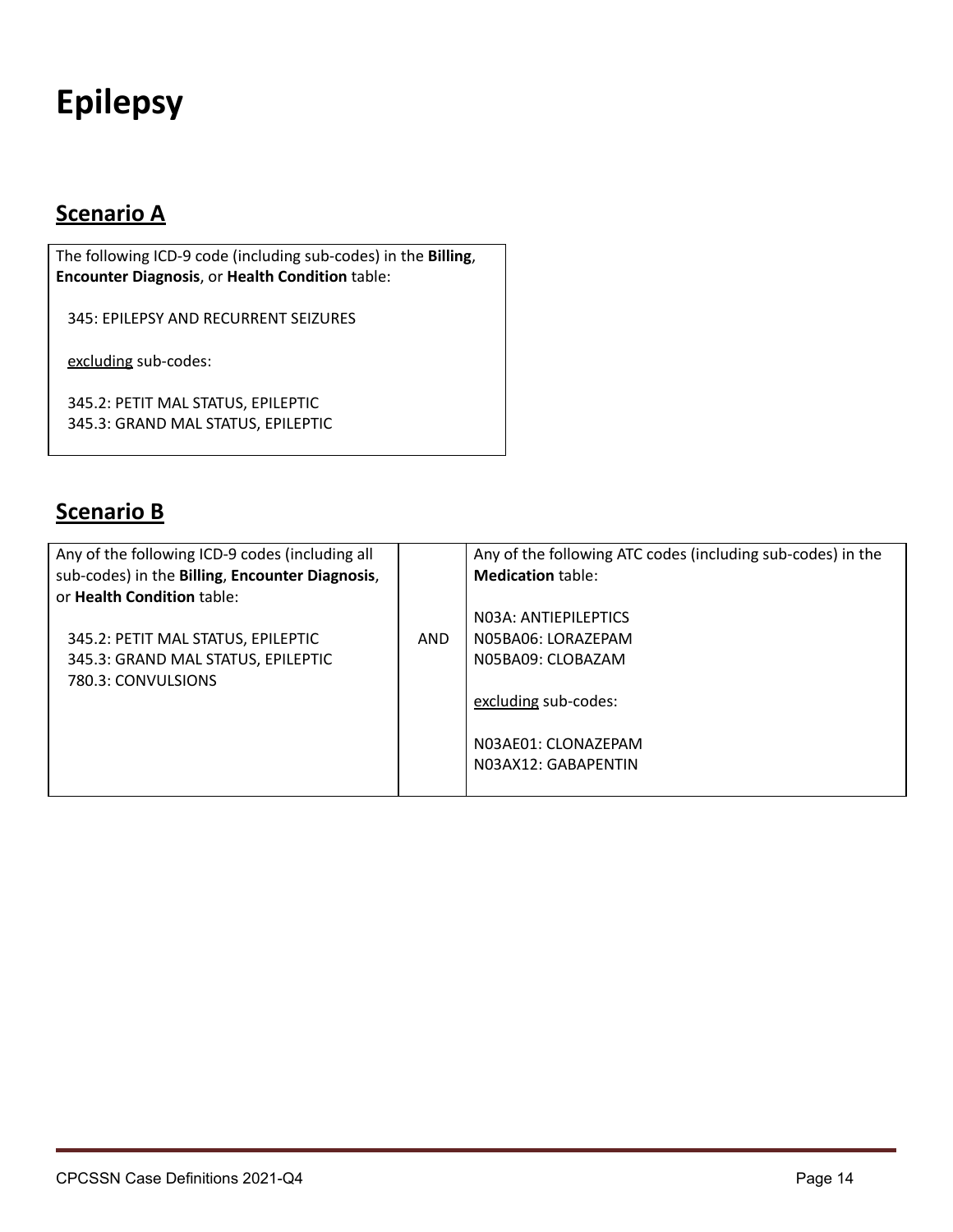## <span id="page-14-0"></span>**Herpes Zoster**

### **Scenario A**

The following ICD-9 code (including all sub-codes) in the **Billing**, **Encounter Diagnosis,** or **Health Condition** table:

053: HERPES ZOSTER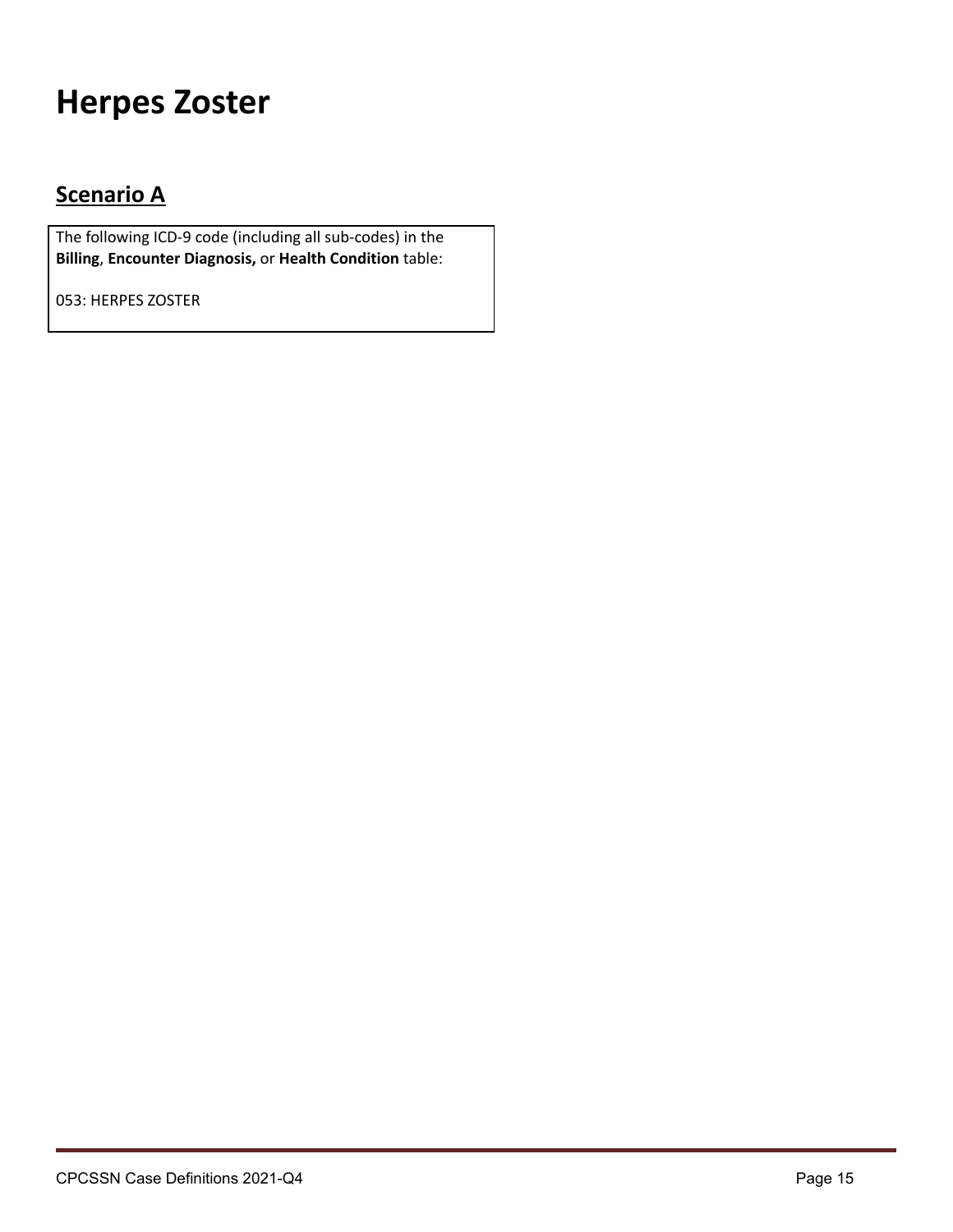# <span id="page-15-0"></span>**Hypertension, Version 1**

### **Scenario A**

Any of the following ICD-9 codes (including all sub-codes) in the **Health Condition** table

OR

at least two (identical or different) of the following ICD-9 codes (including all sub-codes) in the **Billing** table that are recorded on different dates that are ≤2 years apart:

401: ESSENTIAL HYPERTENSION 402: HYPERTENSIVE HEART DISEASE 403: HYPERTENSIVE CHRONIC KIDNEY DISEASE 404: HYPERTENSIVE HEART AND CHRONIC KIDNEY DISEASE 405: SECONDARY HYPERTENSION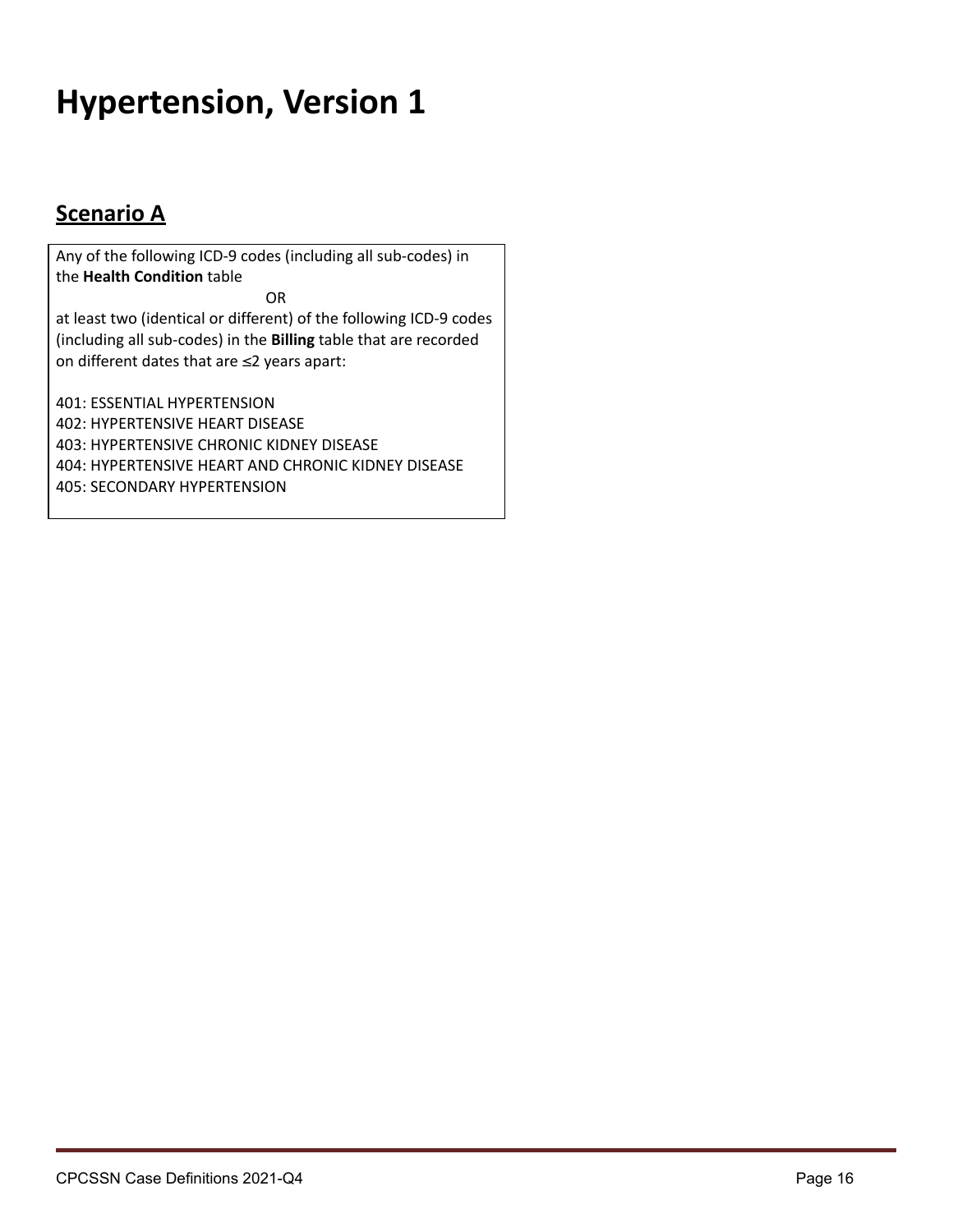### **Scenario B**

| Any of the following ATC codes (including all |               | If the HealthCondition table contains any of the following |
|-----------------------------------------------|---------------|------------------------------------------------------------|
| sub-codes) in the Medication table:           |               | ICD-9 codes (including all sub-codes), the medications are |
|                                               |               | insufficient for defining a disease case:                  |
| CO2: ANTIHYPERTENSIVES                        |               |                                                            |
| C03AA03: HYDROCHLOROTHIAZIDE                  |               | 250: DIABETES MELLITUS                                     |
| C03BA04: CHLORTALIDONE                        |               | 333.1: ESSENTIAL AND OTHER SPECIFIED FORMS OF              |
| C03BA08: METOLAZONE                           | <b>EXCEPT</b> | <b>TREMOR</b>                                              |
| C03BA11: INDAPAMIDE                           |               | 346: MIGRAINE                                              |
| C03DB01: AMILORIDE                            |               | 410: ACUTE MYOCARDIAL INFARCTION                           |
| C03DB02: TRIAMTERENE                          |               | 412: OLD MYOCARDIAL INFARCTION                             |
| CO3EA01: HYDROCHLOROTHIAZIDE AND              |               | 413: ANGINA PECTORIS                                       |
| POTASSIUM-SPARING AGENTS                      |               | 427: CARDIAC DYSRHYTHMIAS                                  |
| C07AA06: TIMOLOL                              |               | <b>428: HEART FAILURE</b>                                  |
| C07AB03: ATENOLOL                             |               | 456.0: ESOPHAGEAL VARICES WITH BLEEDING                    |
| C07AB04: ACEBUTOLOL                           |               | 456.1: ESOPHAGEAL VARICES WITHOUT MENTION OF               |
| C07AG02: CARVEDILOL                           |               | <b>BLEEDING</b>                                            |
| CO7CB03: ATENOLOL AND OTHER DIURETICS         |               | 572.3: PORTAL HYPERTENSION                                 |
| C08CA01: AMLODIPINE                           |               | 592: CALCULUS OF KIDNEY AND URETER                         |
| C08CA02: FELODIPINE                           |               |                                                            |
| C08DA01: VERAPAMIL                            |               |                                                            |
| C09AA01: CAPTOPRIL                            |               |                                                            |
| C09AA02: ENALAPRIL                            |               |                                                            |
| C09AA03: LISINOPRIL                           |               |                                                            |
| C09AA07: BENAZEPRIL                           |               |                                                            |
| C09AA08: CILAZAPRIL                           |               |                                                            |
| C09AA09: FOSINOPRIL                           |               |                                                            |
| C09AA10: TRANDOLAPRIL                         |               |                                                            |
| CO9BA02: ENALAPRIL AND DIURETICS              |               |                                                            |
| C09BA03: LISINOPRIL AND DIURETICS             |               |                                                            |
| C09CA02: EPROSARTAN                           |               |                                                            |
| C09CA03: VALSARTAN                            |               |                                                            |
| C09CA04: IRBESARTAN                           |               |                                                            |
| C09CA07: TELMISARTAN                          |               |                                                            |
| CO9DA01: LOSARTAN AND DIURETICS               |               |                                                            |
| CO9DAO2: EPROSARTAN AND DIURETICS             |               |                                                            |
| CO9DA04: IRBESARTAN AND DIURETICS             |               |                                                            |
| C09XA02: ALISKIREN                            |               |                                                            |
|                                               |               |                                                            |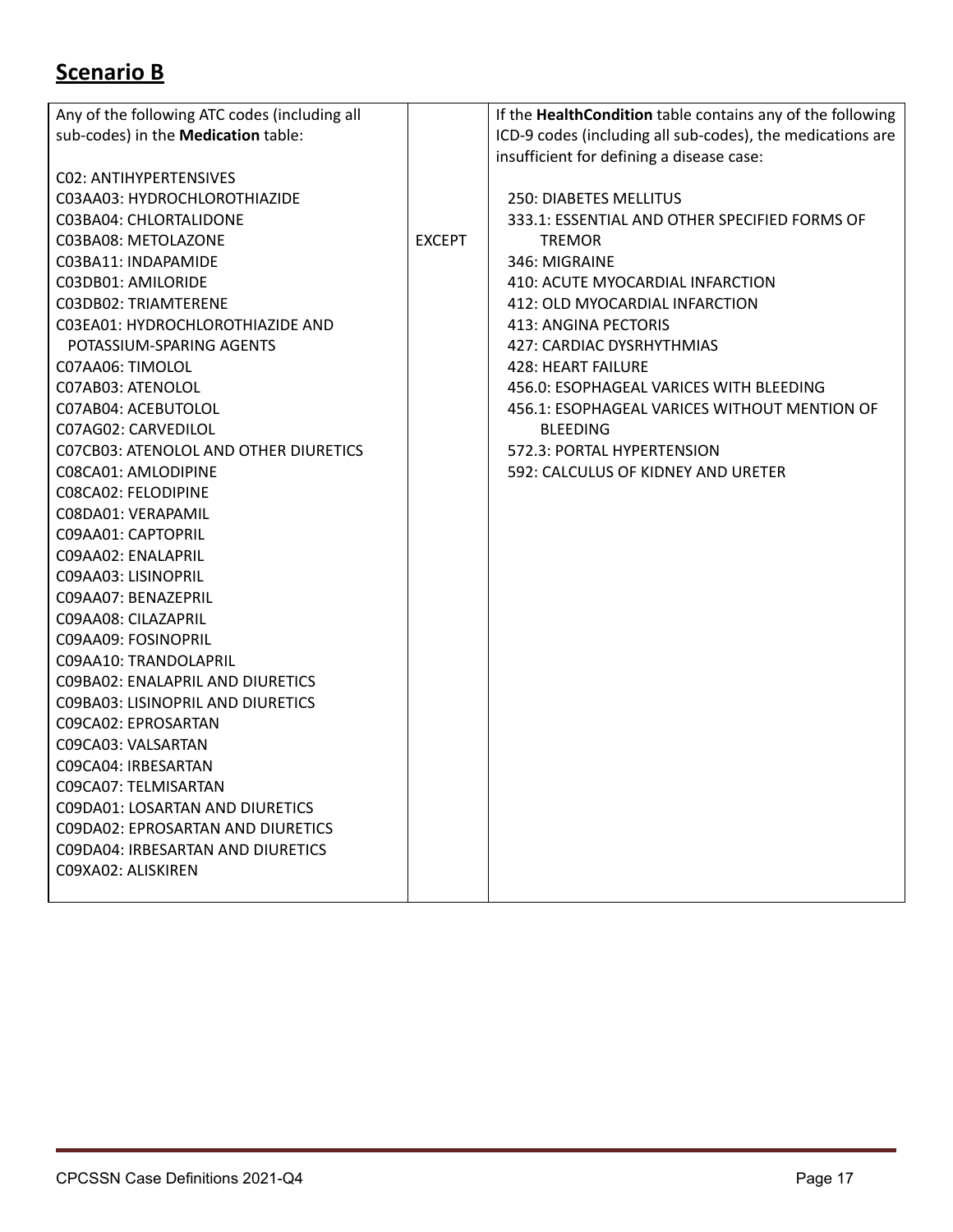# <span id="page-17-0"></span>**Hypertension, Version 2**

### **Scenario A**

The following ICD-9 code (including all sub-codes) in the **Encounter Diagnosis** or **Health Condition** table:

401: ESSENTIAL HYPERTENSION

#### **Scenario B**

The following ATC code in the **Medication** table:

C08CA01: AMLODIPINE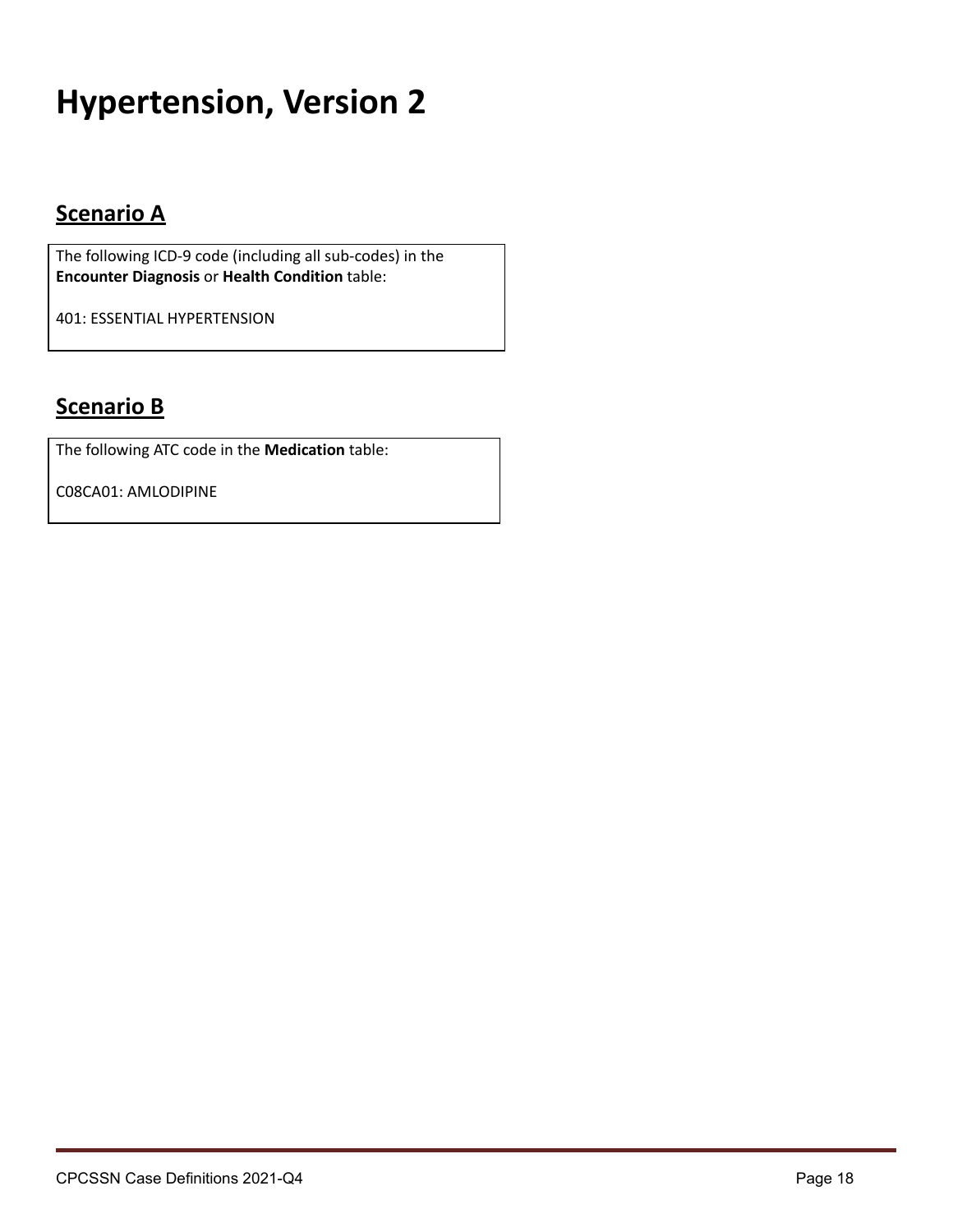# <span id="page-18-0"></span>**Hypertension, Version 3 (CPCSSN Standard)**

### **Scenario A**

Any of the following ICD-9 codes (including all sub-codes) in the **Health Condition** table

OR

at least two (identical or different) of the following ICD-9 codes (including all sub-codes) in the **Billing** table that are recorded on different dates that are ≤2 years apart:

401: ESSENTIAL HYPERTENSION 402: HYPERTENSIVE HEART DISEASE 403: HYPERTENSIVE CHRONIC KIDNEY DISEASE 404: HYPERTENSIVE HEART AND CHRONIC KIDNEY DISEASE 405: SECONDARY HYPERTENSION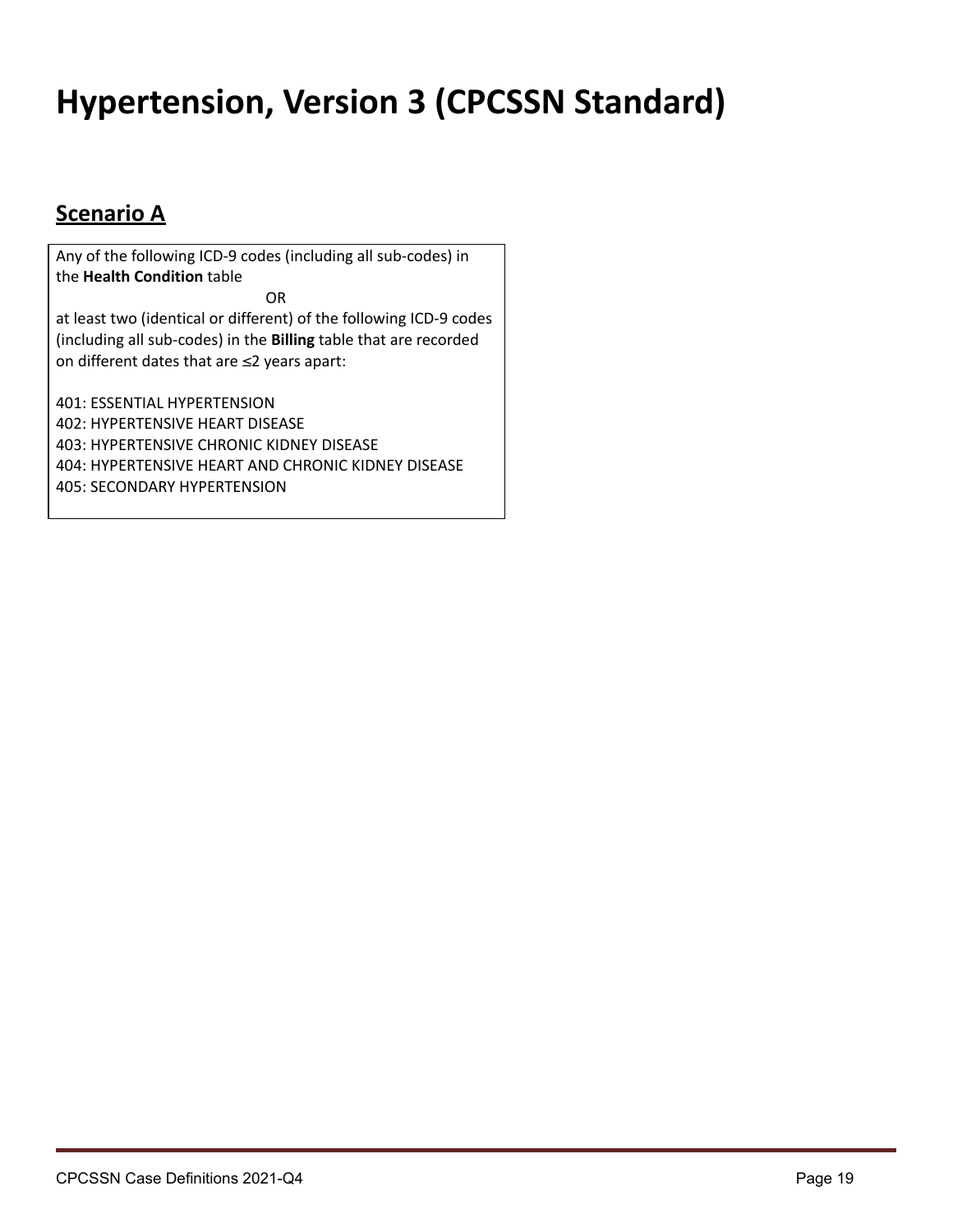### **Scenario B**

| Any of the following ATC codes (including all |               | If the HealthCondition table contains any of the following |
|-----------------------------------------------|---------------|------------------------------------------------------------|
| sub-codes) in the Medication table:           |               | ICD-9 codes (including all sub-codes), the medications are |
|                                               |               | insufficient for defining a disease case:                  |
| CO2: ANTIHYPERTENSIVES                        |               |                                                            |
| C03AA03: HYDROCHLOROTHIAZIDE                  |               | <b>250: DIABETES MELLITUS</b>                              |
| C03BA04: CHLORTALIDONE                        |               | 333.1: ESSENTIAL AND OTHER SPECIFIED FORMS OF              |
| C03BA11: INDAPAMIDE                           | <b>EXCEPT</b> | <b>TREMOR</b>                                              |
| C03DB01: AMILORIDE                            |               | 346: MIGRAINE                                              |
| C03DB02: TRIAMTERENE                          |               | 410: ACUTE MYOCARDIAL INFARCTION                           |
| C03EA01: HYDROCHLOROTHIAZIDE AND              |               | 412: OLD MYOCARDIAL INFARCTION                             |
| POTASSIUM-SPARING AGENTS                      |               | 413: ANGINA PECTORIS                                       |
| C07AA06: TIMOLOL                              |               | 427: CARDIAC DYSRHYTHMIAS                                  |
| C07AB03: ATENOLOL                             |               | <b>428: HEART FAILURE</b>                                  |
| C07AB04: ACEBUTOLOL                           |               | 456.0: ESOPHAGEAL VARICES WITH BLEEDING                    |
| C07AG02: CARVEDILOL                           |               | 456.1: ESOPHAGEAL VARICES WITHOUT MENTION OF               |
| CO7CB03: ATENOLOL AND OTHER DIURETICS         |               | <b>BLEEDING</b>                                            |
| C08CA01: AMLODIPINE                           |               | 572.3: PORTAL HYPERTENSION                                 |
| C08CA02: FELODIPINE                           |               | 592: CALCULUS OF KIDNEY AND URETER                         |
| C08DA01: VERAPAMIL                            |               |                                                            |
| C09AA01: CAPTOPRIL                            |               |                                                            |
| C09AA02: ENALAPRIL                            |               |                                                            |
| C09AA03: LISINOPRIL                           |               |                                                            |
| C09AA07: BENAZEPRIL                           |               |                                                            |
| C09AA08: CILAZAPRIL                           |               |                                                            |
| C09AA09: FOSINOPRIL                           |               |                                                            |
| C09AA10: TRANDOLAPRIL                         |               |                                                            |
| CO9BAO2: ENALAPRIL AND DIURETICS              |               |                                                            |
| CO9BA03: LISINOPRIL AND DIURETICS             |               |                                                            |
| C09CA02: EPROSARTAN                           |               |                                                            |
| C09CA03: VALSARTAN                            |               |                                                            |
| CO9CA04: IRBESARTAN                           |               |                                                            |
| C09CA07: TELMISARTAN                          |               |                                                            |
| CO9DA01: LOSARTAN AND DIURETICS               |               |                                                            |
| CO9DAO2: EPROSARTAN AND DIURETICS             |               |                                                            |
| CO9DA04: IRBESARTAN AND DIURETICS             |               |                                                            |
| C09XA02: ALISKIREN                            |               |                                                            |
|                                               |               |                                                            |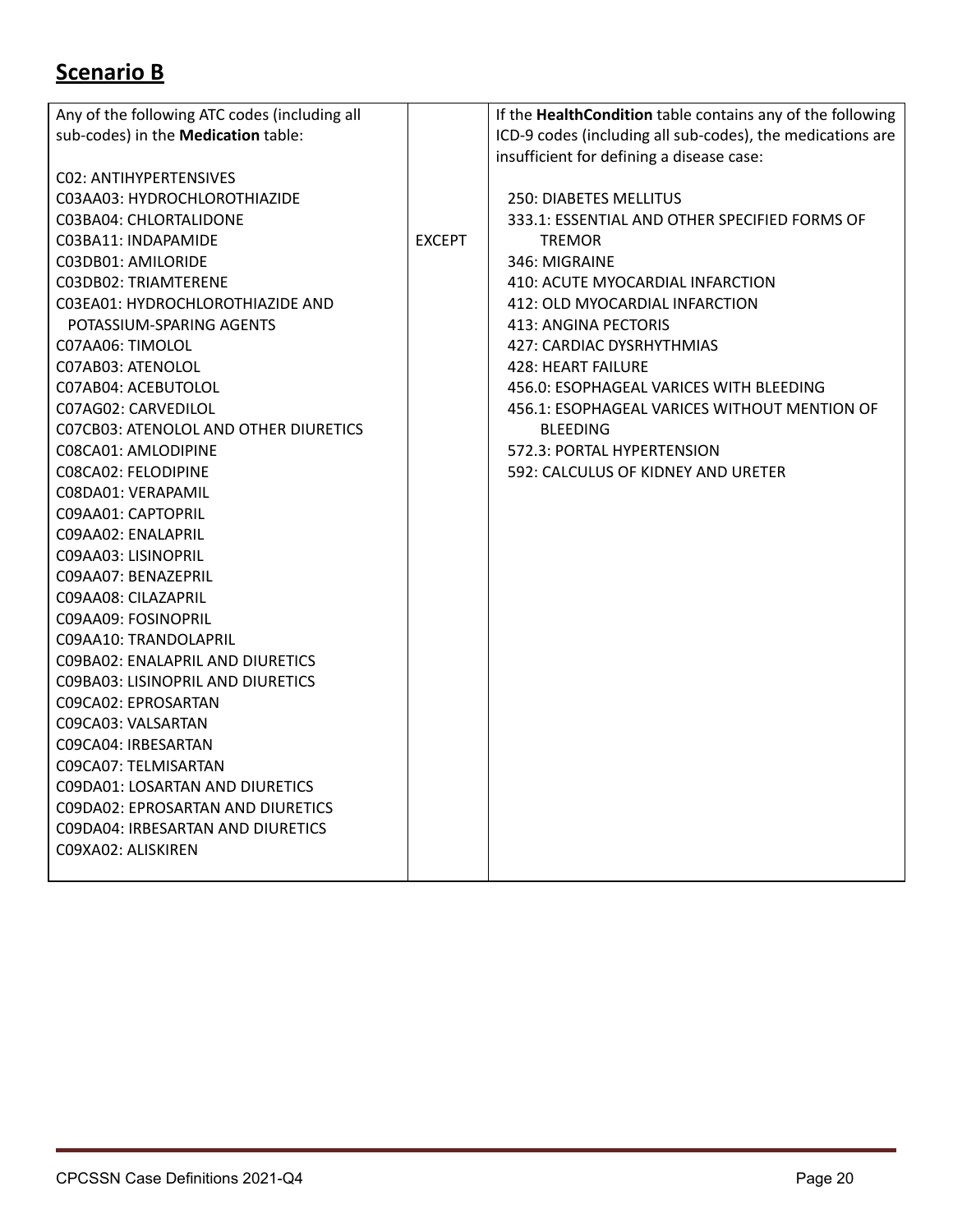# <span id="page-20-0"></span>**Non-Valvular Atrial Fibrillation (NVAF), Version 1 (CPCSSN Standard)**

#### **Scenario A**

| Any of the following exact ICD-9 codes in |               | If any of the Billing, EncounterDiagnosis, or HealthCondition              |
|-------------------------------------------|---------------|----------------------------------------------------------------------------|
| the Billing, EncounterDiagnosis, or       |               | tables contains any of the following exact ICD-9 codes, the ICD-9          |
| <b>HealthCondition table:</b>             |               | codes in the first column are insufficient for defining a disease          |
|                                           |               | case:                                                                      |
|                                           |               |                                                                            |
| 427.3: ATRIAL FIBRILLATION AND FLUTTER    |               | 394: DISEASES OF MITRAL VALVE                                              |
| 427.31: ATRIAL FIBRILLATION               | <b>EXCEPT</b> | 394.0: MITRAL STENOSIS                                                     |
| 427.32: ATRIAL FLUTTER                    |               | 394.1: RHEUMATIC MITRAL INSUFFICIENCY                                      |
|                                           |               | 394.2: MITRAL STENOSIS WITH INSUFFICIENCY                                  |
|                                           |               | 394.9: OTHER AND UNSPECIFIED MITRAL VALVE DISEASES                         |
|                                           |               | 395: DISEASES OF AORTIC VALVE                                              |
|                                           |               | 395.0: RHEUMATIC AORTIC STENOSIS                                           |
|                                           |               | 395.1: RHEUMATIC AORTIC INSUFFICIENCY                                      |
|                                           |               | 395.2: RHEUMATIC AORTIC STENOSIS WITH INSUFFICIENCY                        |
|                                           |               | 395.9: OTHER AND UNSPECIFIED RHEUMATIC AORTIC DISEASES                     |
|                                           |               | 396: DISEASES OF MITRAL AND AORTIC VALVES                                  |
|                                           |               | 396.0: MITRAL VALVE STENOSIS AND AORTIC VALVE STENOSIS                     |
|                                           |               | 396.1: MITRAL VALVE STENOSIS AND AORTIC VALVE                              |
|                                           |               | <b>INSUFFICIENCY</b>                                                       |
|                                           |               | 396.2: MITRAL VALVE INSUFFICIENCY AND AORTIC VALVE                         |
|                                           |               | <b>STENOSIS</b>                                                            |
|                                           |               | 396.3: MITRAL VALVE INSUFFICIENCY AND AORTIC VALVE<br><b>INSUFFICIENCY</b> |
|                                           |               | 396.8: MULTIPLE INVOLVEMENT OF MITRAL AND AORTIC                           |
|                                           |               | <b>VALVES</b>                                                              |
|                                           |               | 396.9: MITRAL AND AORTIC VALVE DISEASES, UNSPECIFIED                       |
|                                           |               | 424: OTHER DISEASES OF ENDOCARDIUM                                         |
|                                           |               | 424.0: MITRAL VALVE DISORDERS                                              |
|                                           |               | 424.1: AORTIC VALVE DISORDERS                                              |
|                                           |               | 424.2: TRICUSPID VALVE DISORDERS, SPECIFIED AS<br>NONRHEUMATIC             |
|                                           |               | 424.3: PULMONARY VALVE DISORDERS                                           |
|                                           |               | 424.9: ENDOCARDITIS, VALVE UNSPECIFIED                                     |
|                                           |               | 424.90: ENDOCARDITIS, VALVE UNSPECIFIED, UNSPECIFIED                       |
|                                           |               | <b>CAUSE</b>                                                               |
|                                           |               | 424.91: ENDOCARDITIS IN DISEASES CLASSIFIED ELSEWHERE                      |
|                                           |               | 424.99: OTHER ENDOCARDITIS, VALVE UNSPECIFIED                              |
|                                           |               | V43.3: HEART VALVE REPLACED BY OTHER MEANS                                 |
|                                           |               |                                                                            |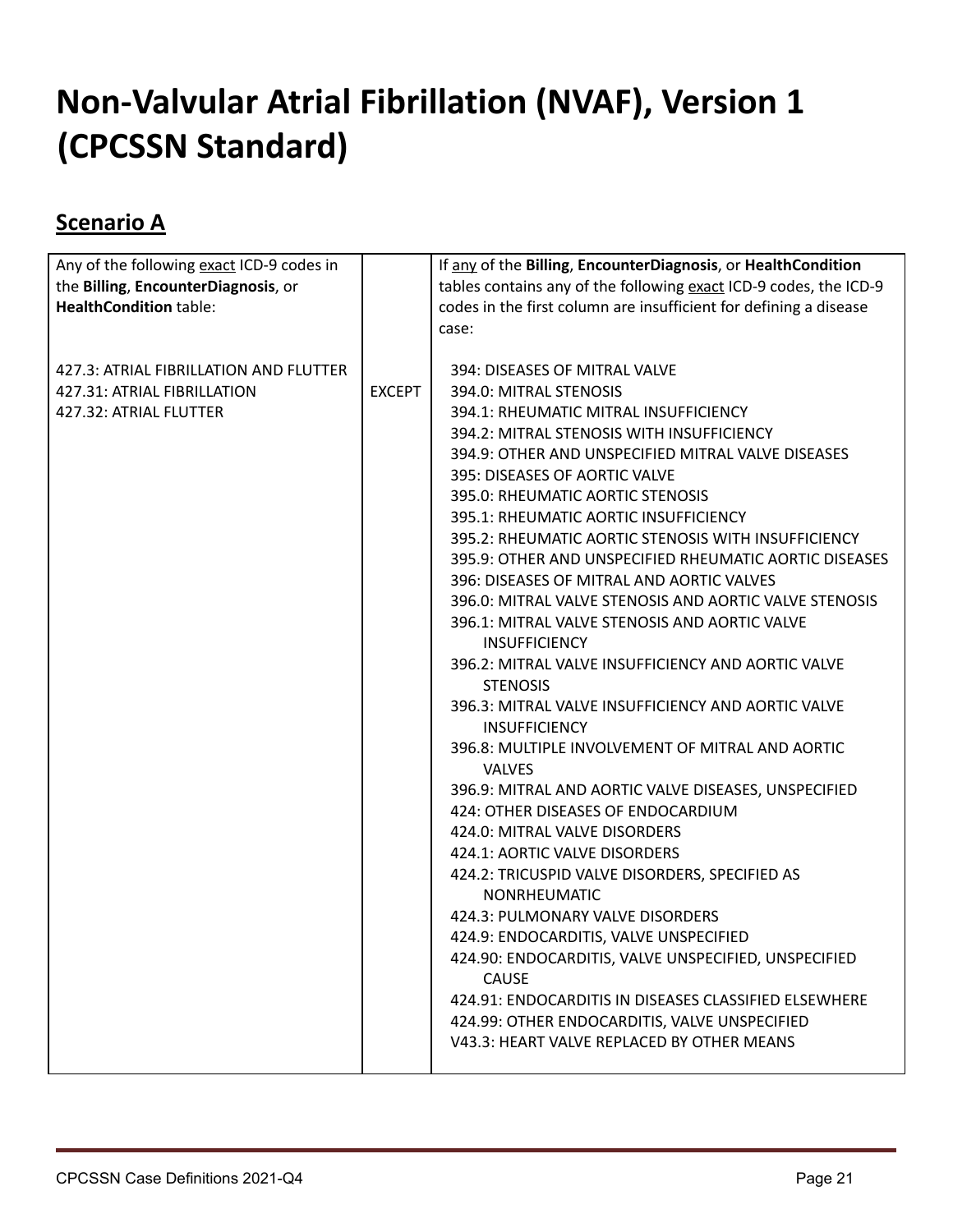# <span id="page-21-0"></span>**Osteoarthritis, Version 1 (CPCSSN Standard)**

#### **Scenario A**

Any of the following ICD-9 codes (including all sub-codes) in the **Billing** or **Health Condition** table:

715: OSTEOARTHROSIS AND ALLIED DISORDERS 721: SPONDYLOSIS AND ALLIED DISORDERS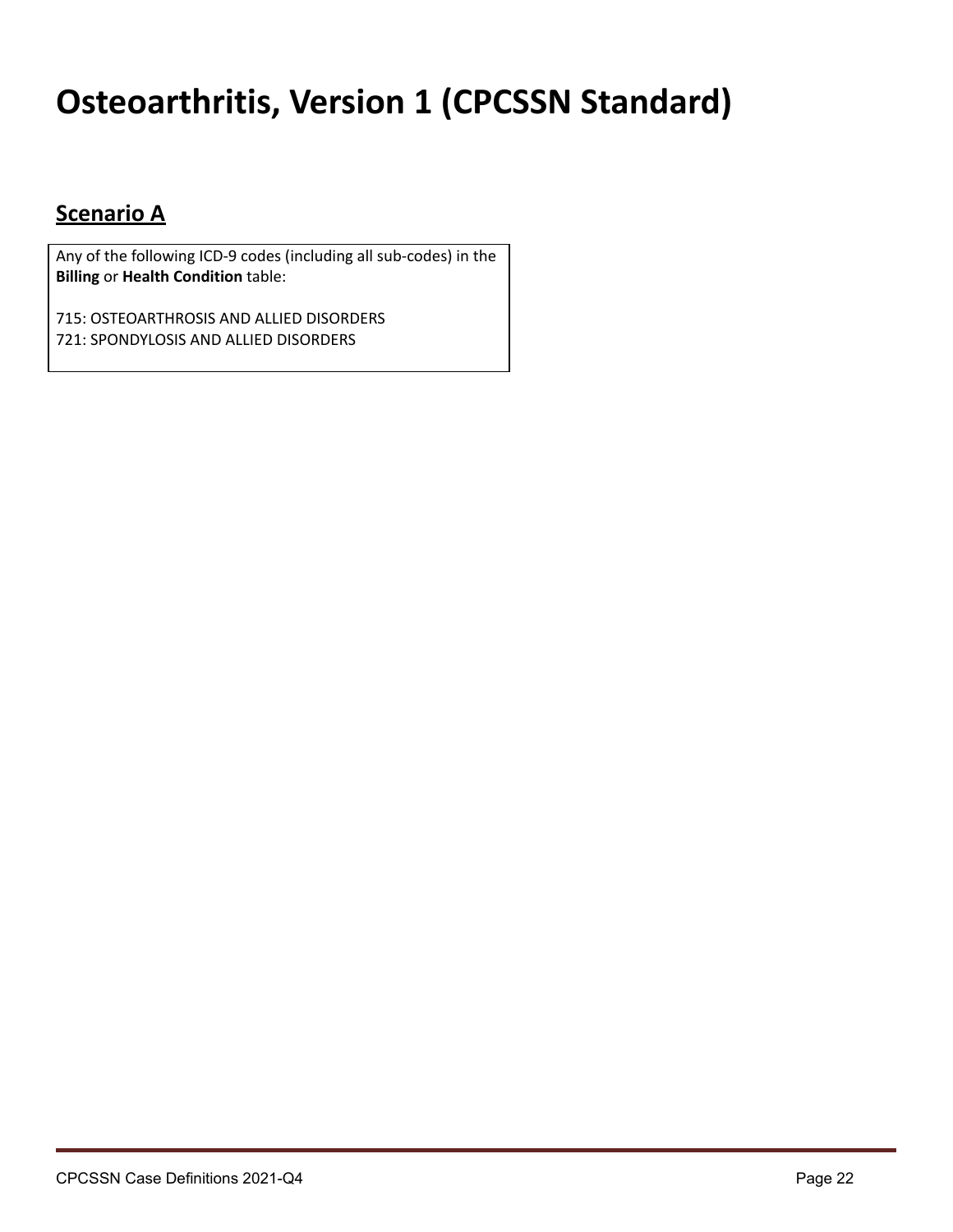# <span id="page-22-0"></span>**Osteoarthritis, Version 2**

#### **Scenario A**

The following ICD-9 code (including all sub-codes) in the **Encounter Diagnosis** or **Health Condition** table:

715: OSTEOARTHROSIS AND ALLIED DISORDERS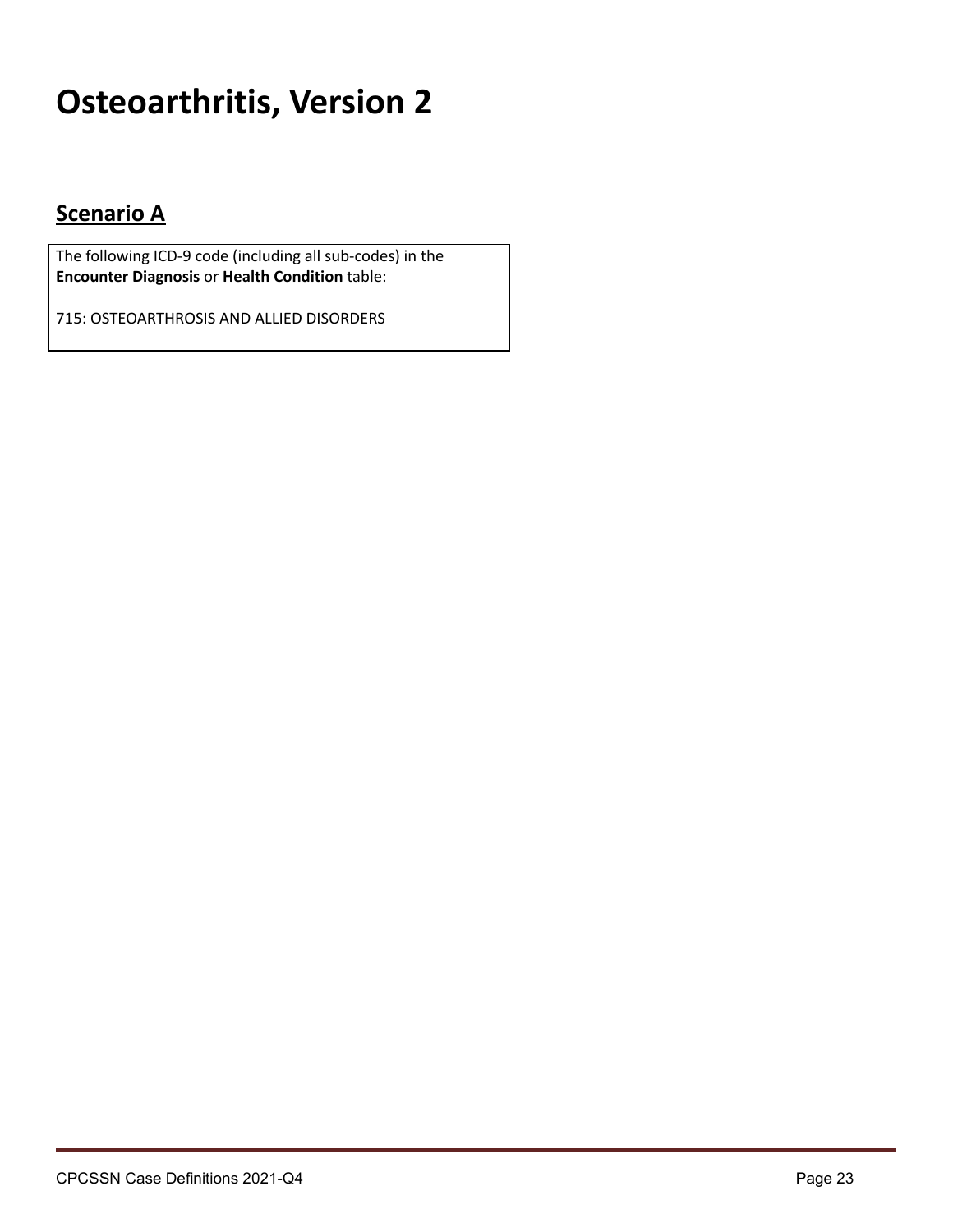# <span id="page-23-0"></span>**Parkinsons Disease**

### **Scenario A**

The following ICD-9 code (including all sub-codes) in the **Billing**, **Encounter Diagnosis**, or **Health Condition** table:

332: PARKINSON'S DISEASE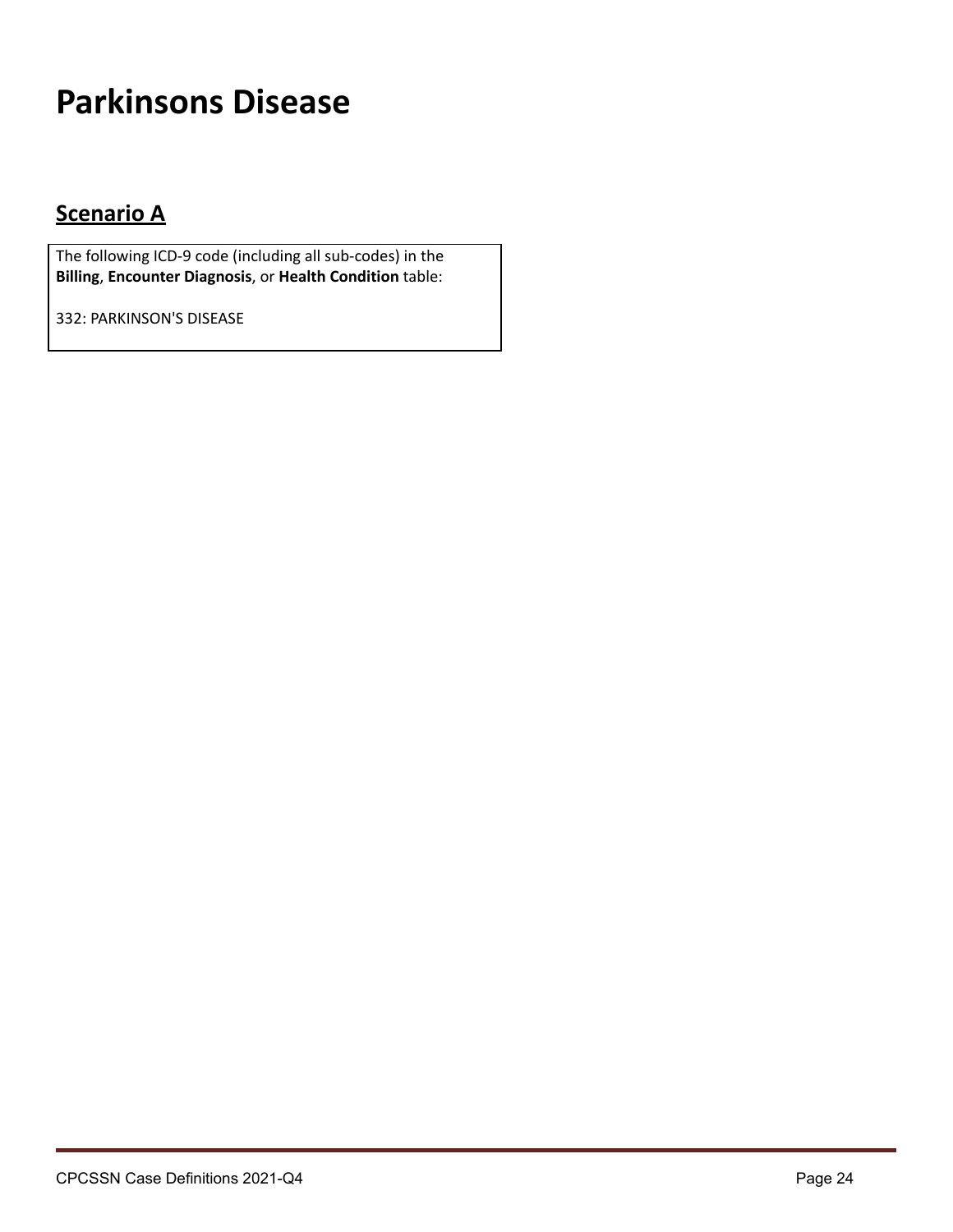### <span id="page-24-0"></span>**Pediatric Asthma**

**Note: For all scenarios, patient age must be between 1 and 17 years, inclusive.**

#### **Scenario A**

The following ICD-9 code (including all sub-codes) in the **Billing**, **Encounter Diagnosis**, or **Health Condition** table:

493: ASTHMA

#### **Scenario B**

At least two (identical or different) of the following ATC codes in the **Medication** table: H02AB02: DEXAMETHASONE H02AB06: PREDNISOLONE H02AB07: PREDNISONE R03AC02: SALBUTAMOL R03AC03: TERBUTALINE R03AC04: FENOTEROL R03AC12: SALMETEROL R03AC13: FORMOTEROL R03AC18: INDACATEROL R03AK06: SALMETEROL AND FLUTICASONE R03AK07: FORMOTEROL AND BUDESONIDE R03AK08: FORMOTEROL AND BECLOMETASONE R03AK09: FORMOTEROL AND MOMETASONE R03BA01: BECLOMETHASONE R03BA02: BUDESONIDE R03BA05: FLUTICASONE R03BA06: TRIAMCINOLONE R03BA07: MOMETASONE R03BA08: CICLESONIDE R03BB01: IPRATROPIUM BROMIDE R03DC01: ZAFIRLUKAST R03DC03: MONTELUKAST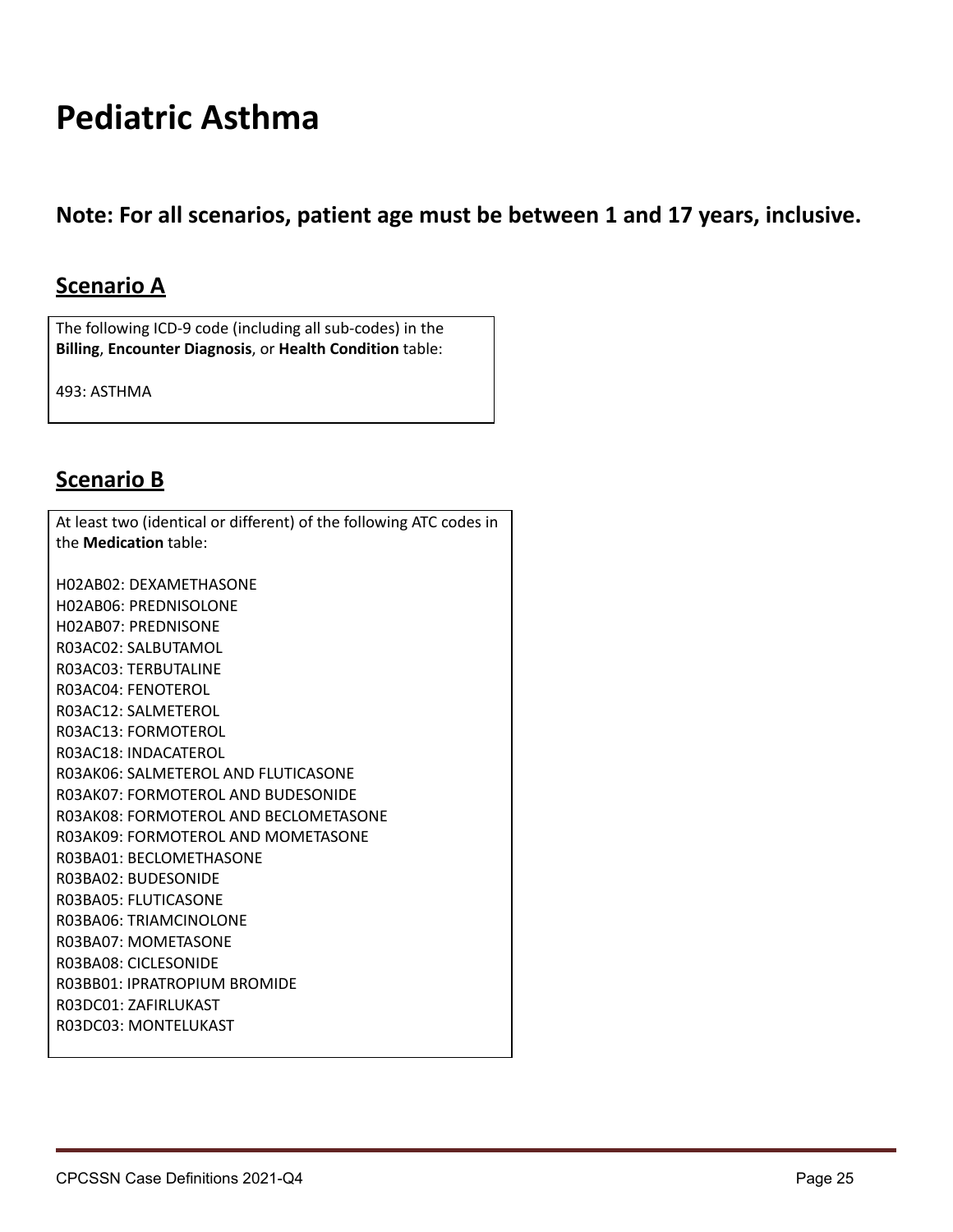## <span id="page-25-0"></span>**Pediatric Diabetes Mellitus**

**Note: For all scenarios, patient age at onset must be < 18 years.**

### **Scenario A**

The following ICD-9 code (including all sub-codes) in the **Health Condition** table

OR at least two (identical or different) of the following ICD-9 code (including all sub-codes) in the **Billing** table that are recorded on different dates that are  $\leq 2$  years apart:

250: DIABETES MELLITUS

#### **Scenario B**

The following ATC code (including all sub-codes) in the **Medication** table:

A10: DRUGS USED IN DIABETES

#### **Scenario C**

Two or more **Hemoglobin A1c (HbA1c)** test (LOINC = 17856-6) in the Lab table with a result  $\geq 6.5$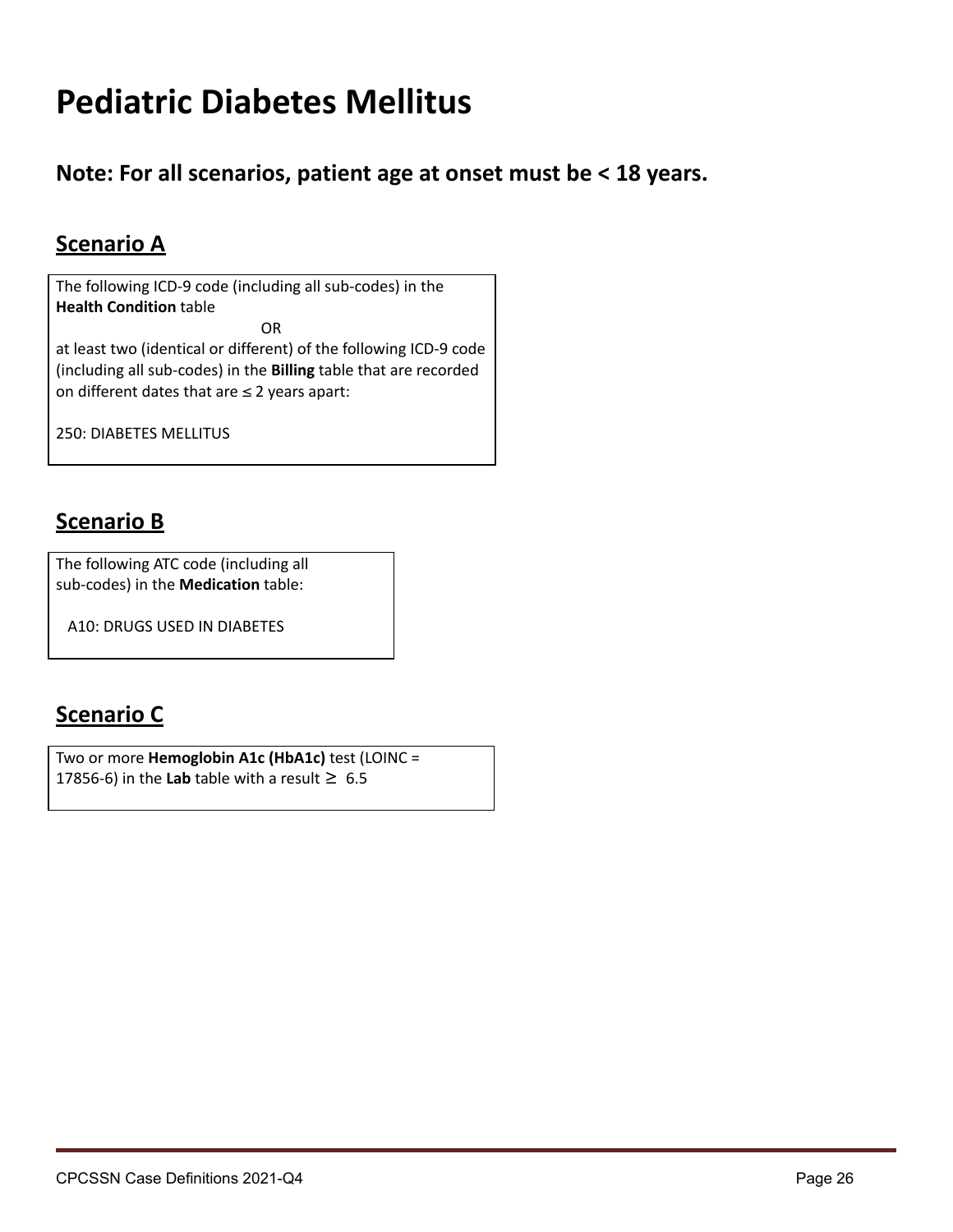# *Appendix A* **- Validation Results and References**

| <b>Case Definition</b>            | <b>Version</b> | <b>Method of</b> |                         | <b>Sensitivity % Specificity %</b> | PPV %           | NPV %                                     | Page           |
|-----------------------------------|----------------|------------------|-------------------------|------------------------------------|-----------------|-------------------------------------------|----------------|
|                                   |                | <b>Creation</b>  | (95% CI)                | (95% CI)                           |                 | (95% CI)                                  |                |
| CKD <sup>*</sup>                  | $\mathbf{1}$   | Expert panel     |                         |                                    |                 |                                           | 6              |
| COPD <sup>1</sup>                 | $\mathbf{1}$   | Expert panel     | 82.1                    | 97.3                               | 72.1            | 98.4                                      | $\overline{7}$ |
|                                   |                |                  | $(76.0 - 88.2)$         | $(96.5 - 98.0)$                    | $(65.4 - 78.8)$ | $(97.9 - 99.0)$                           |                |
| Dementia <sup>1</sup>             | $\mathbf{1}$   | Expert panel     | 96.8                    | 98.1                               | 72.8            | 99.8                                      | 8              |
|                                   |                |                  | $(93.3 - 100.0)$        | $(97.5 - 98.7)$                    | $(65.0 - 80.6)$ | $(99.6 - 100.0)$                          |                |
| Depression <sup>1</sup>           | $\mathbf{1}$   | Expert panel     | 81.1                    | 94.8                               | 79.6            | 95.2                                      | 9              |
|                                   |                |                  | $(77.2 - 85.0)$         | $(93.7 - 95.9)$                    | $(75.7 - 83.6)$ | $(94.1 - 96.3)$                           |                |
| Diabetes Mellitus <sup>1</sup>    | $\mathbf{1}$   | Expert panel     | 95.6                    | 97.1                               | 87.0            | 87.0                                      | 10             |
|                                   |                |                  | $(93.4 - 97.9)$         | $(96.3 - 97.9)$                    | $(83.5 - 90.5)$ | $(83.5 - 90.5)$                           |                |
| Diabetes Mellitus <sup>2</sup>    | $\overline{2}$ | Machine          | 93.5                    | 99.0                               | 94.9            | 98.7                                      | 11             |
|                                   |                | learning         | $(90.0 - 95.8)$         | $(98.3 - 99.4)$                    | $(91.7 - 97.0)$ | $(98.0 - 99.2)$                           |                |
| Diabetes Mellitus**               | 3              | Expert panel     |                         |                                    |                 |                                           | 12             |
| Dyslipidemia <sup>†</sup>         | $\mathbf{1}$   | Expert panel     | 94.8                    | 100.0                              | 100.0           | 97.3                                      | 13             |
|                                   |                |                  | $(87.2 - 98.6)$         | $(-)$                              | $(-)$           | $(93.3 - 99.3)$                           |                |
| Epilepsy <sup>1</sup>             | $\mathbf{1}$   | Expert panel     | 98.6                    | 98.7                               | 85.6            | 99.9                                      | 14             |
|                                   |                |                  | $(96.6 - 100.0)$        | $(98.2 - 99.2)$                    | $(80.2 - 91.1)$ | $(99.7 - 100.0)$                          |                |
| Herpes Zoster <sup>3, 4</sup>     | $\mathbf{1}$   | Expert panel     | 100.0                   | 73.77                              | 83.9            | 100                                       | 15             |
|                                   |                |                  | $(97.8 - 100.0)$        | $(65.0 - 81.3)$                    | $(79.5 - 87.5)$ | $(-)$                                     |                |
| Hypertension <sup>1</sup>         | $\mathbf{1}$   | Expert panel     | 84.9                    | 93.5                               | 92.9            | 86.0                                      | 16             |
|                                   |                |                  | $(82.6 - 87.1)$         | $(92.0 - 95.1)$                    | $(91.2 - 94.6)$ | $(83.9 - 88.2)$                           |                |
| Hypertension <sup>2</sup>         | $\overline{2}$ | Machine          | 93.1                    | 93.2                               | 93.2            | 93.1                                      | 18             |
|                                   |                | learning         | $(91.3 - 94.6)$         | $(91.4 - 94.7)$                    | $(91.4 - 94.7)$ | $(91.3 - 94.6)$                           |                |
| Hypertension***                   | $\overline{3}$ | Expert panel     | See comment See comment |                                    | See             | See comment                               | 19             |
|                                   |                |                  |                         |                                    | comment         |                                           |                |
| <b>Non-valvular Atrial</b>        | $\mathbf{1}$   | Expert panel     | 78.1                    | 99.5                               | 80.7            | 99.4                                      | 21             |
| Fibrillation (NVAF) <sup>5‡</sup> |                |                  | $(66.0 - 87.5)$         |                                    |                 | $(99.1-99.7)$ $(70.0-88.1)$ $(99.0-99.6)$ |                |
| Osteoarthritis <sup>1</sup>       | $\mathbf{1}$   | Expert panel     | 77.8                    | 94.9                               | 87.7            | 90.2                                      | 22             |
|                                   |                |                  | $(74.5 - 81.1)$         | $(93.8 - 96.1)$                    | $(84.9 - 90.5)$ | $(88.7 - 91.8)$                           |                |
| Osteoarthritis <sup>2</sup>       | $\overline{2}$ | Machine          | 82.0                    | 93.8                               | 86.0            | 91.8                                      | 23             |
|                                   |                | learning         | $(78.7 - 85.0)$         | $(92.3 - 95.0)$                    | $(82.9 - 88.7)$ | $(90.2 - 93.2)$                           |                |
| Parkinsons Disease <sup>1</sup>   | $\mathbf{1}$   | Expert panel     | 98.8                    | 99.0                               | 82.0            | 99.9                                      | 24             |
|                                   |                |                  | $(96.4 - 100.0)$        | $(98.6 - 99.5)$                    | $(74.5 - 89.5)$ | $(99.8 - 100.0)$                          |                |
| Pediatric Asthma <sup>6</sup>     | $\mathbf{1}$   | Expert panel     | 96.9                    | Not reported                       | 100.0           | Not reported                              | 25             |
|                                   |                |                  | $(91.3 - 99.4)$         |                                    | $(-)$           |                                           |                |
| <b>Pediatric Diabetes</b>         | $\mathbf{1}$   | Expert panel     | 94.9                    | 100.0                              | 100.0           | 100.0                                     | 26             |
| Mellitus <sup>7</sup>             |                |                  | $(88.4 - 98.3)$         | $(-)$                              | $(-)$           | $(-)$                                     |                |

\* Definition is based solely on laboratory results, thus reference standard validation cannot be completed.

\*\* Updated HbA1C cut-off from greater than equal to 7.0 to greater than equal to 6.5. No revalidation completed.